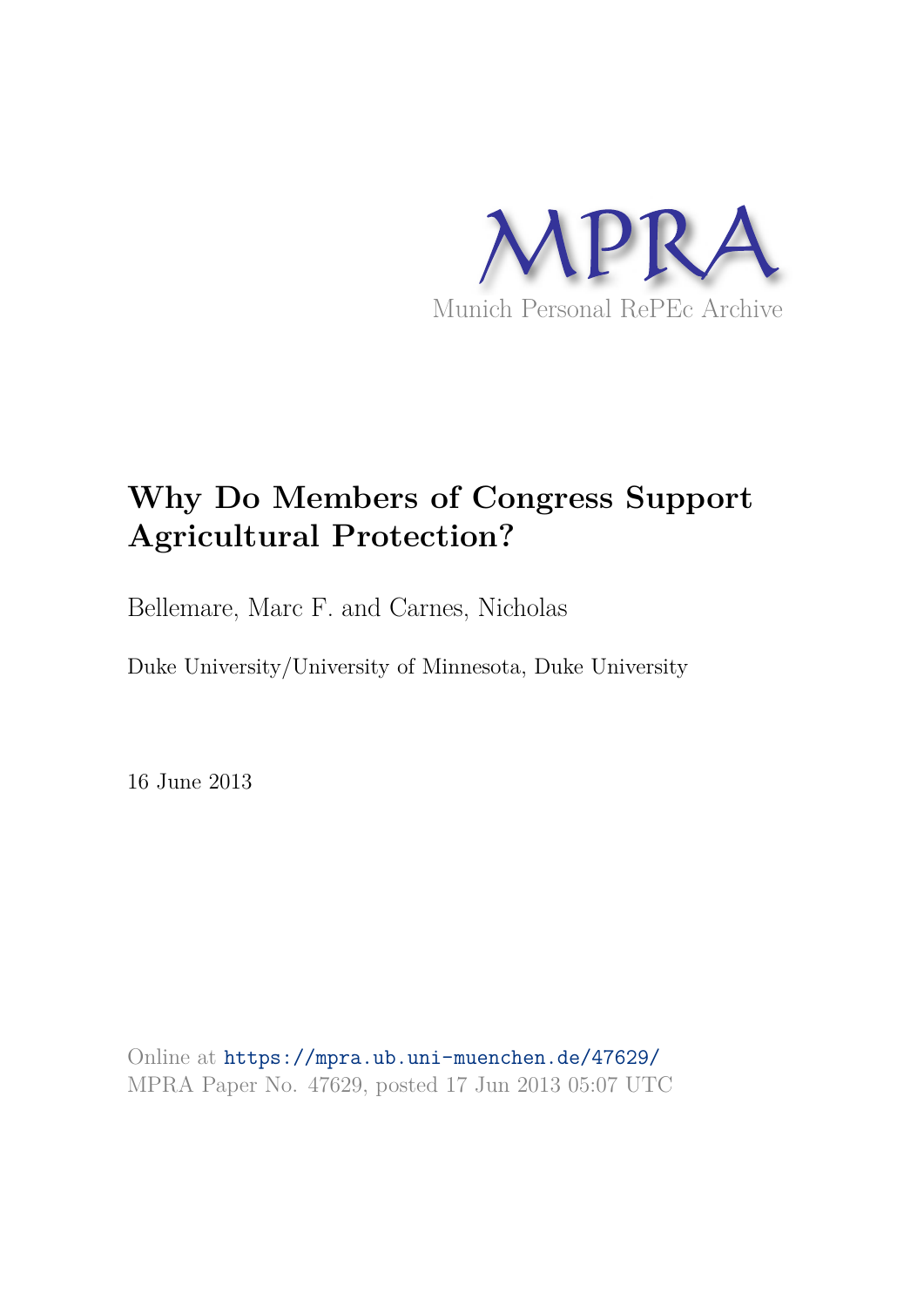# Why Do Members of Congress Support Agricultural Protection?

Marc F. Bellemare<sup>†</sup> Nicholas Carnes<sup>‡</sup>

June 15, 2013

#### **Abstract**

It seems paradoxical that developed countries continue subsidizing agriculture even though their agricultural sectors have been declining in relative importance since the middle of the  $20<sup>th</sup>$ century. What drives support for agricultural protection in developed countries? We answer this question by testing three competing hypotheses about what drives support for agricultural protection in the US: (i) legislator preferences, (ii) electoral incentives, or (iii) lobbying. Using data on the roll call votes of the members of the  $106<sup>th</sup>$  through the  $110<sup>th</sup>$  Congresses (1999-2009) and the scores given to each legislator by the Farm Bureau, our findings suggest electoral incentives explain a great deal of the variation in support for agricultural protection, but that legislator preferences and lobbying play a role, too. Moreover, legislator preferences and electoral incentives appear to be substitutes for one another. Why does Congress support agricultural protection? Because many members have electoral incentives to—and because many of those who do not still have other personal or strategic interests at stake.

Keywords: Agricultural Policy, Agricultural Protection, Farm Bill, Congress, Voting, Lobbying

JEL Classification Codes: Q18, D72

l

‡ Assistant Professor, Sanford School of Public Policy, Box 90245, Durham, NC, 27708-0245, [nicholas.carnes@duke.edu.](mailto:nicholas.carnes@duke.edu) 

ROUGH DRAFT. DO NOT CITE WITHOUT THE AUTHORS' PERMISSION. We thank Laura Paul for excellent research assistance. The data used in this study were collected with generous financial support from the National Science Foundation under Grant SES-0921163, "Doctoral Dissertation Research in Political Science: Social Class and Congressional Decision Making" and the Dirksen Congressional Center.

<sup>†</sup> Corresponding Author and Assistant Professor, Sanford School of Public Policy, Duke University Box 90312, Durham, NC, 27708-0312 (until July 2013) and Assistant Professor, Department of Applied Economics, University of Minnesota, 1994 Buford Avenue, St. Paul, MN, 55108 (starting August 2013), [marc.bellemare@gmail.com.](mailto:marc.bellemare@gmail.com)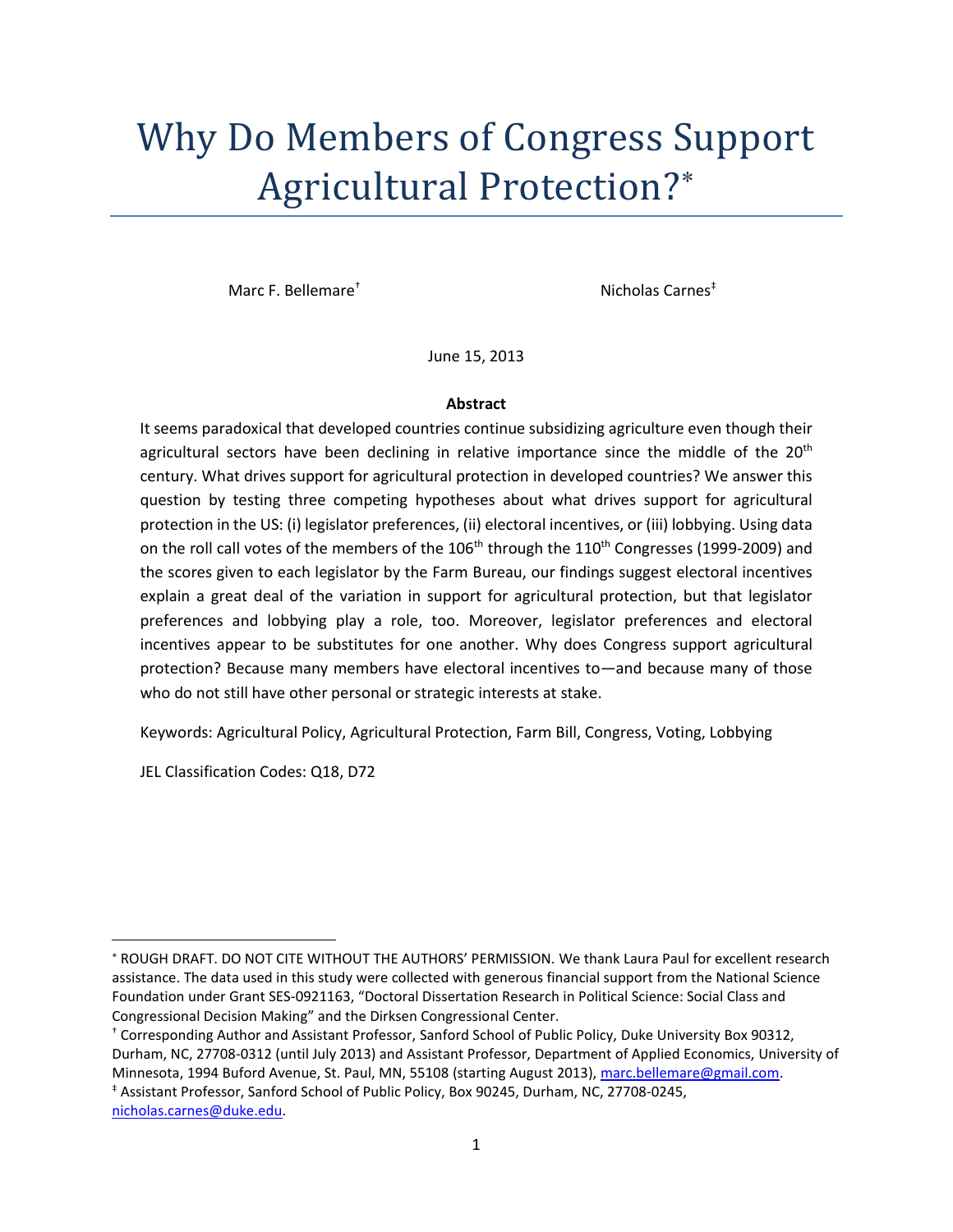"There is some justification at least in the taunt that many of the pretending defenders of 'free enterprise' are in fact defenders of privileges and advocates of government activity in their favor rather than opponents of all privileges. In principle the industrial protectionism and government-supported cartels and agricultural policies of the conservative groups are not different from the proposals for a more far-reaching direction of economic life sponsored by the socialists."

– F.A. Hayek (1949), *Individualism and Economic Order*.

# **1. Introduction**

 $\overline{\phantom{0}}$ 

Most developed countries subsidize agriculture heavily even though their agricultural sectors have steadily declined in importance relative to their manufacturing and services sectors since the 1950s. In developing countries, by contrast, the agricultural sector often remains much more important than the manufacturing and services sectors, but governments tend to tax farmers and subsidize food consumers. Scholars have termed this pattern the "development paradox" (Lindert, 1991; Anderson, 1993; Barrett, 1999; Bellemare et al., 2013).

Why should countries be more likely to protect agriculture as their GDP per capita increases (Anderson and Hayami, 1986; World Bank, 1986)? In developing countries, the answer seems to be that urban elites pressure governments to subsidize food consumption, often via the threat of social unrest (Lipton, 1977; Bates, 1981; Bellemare, 2013).<sup>1</sup> In developed countries, however, scholars have struggled to come to a consensus about why agricultural policy is tilted toward agricultural producers.

Four explanations for agricultural protection—the broad array of subsidies to farmers and taxes and quotas imposed on agricultural imports—have so far been suggested (de Gorter and Swinnen, 2002):

 $1$  Thomson (2013), however, finds that this is largely due to the fact that developing countries are less democratic than developed ones. His theoretical model and empirical results indicate that while authoritarian regimes who face higher rates of urbanization do behave in line with the developmental paradox, authoritarian regimes who face more organized agricultural producers do not. Rather, they behave like the democratically elected governments of developed countries.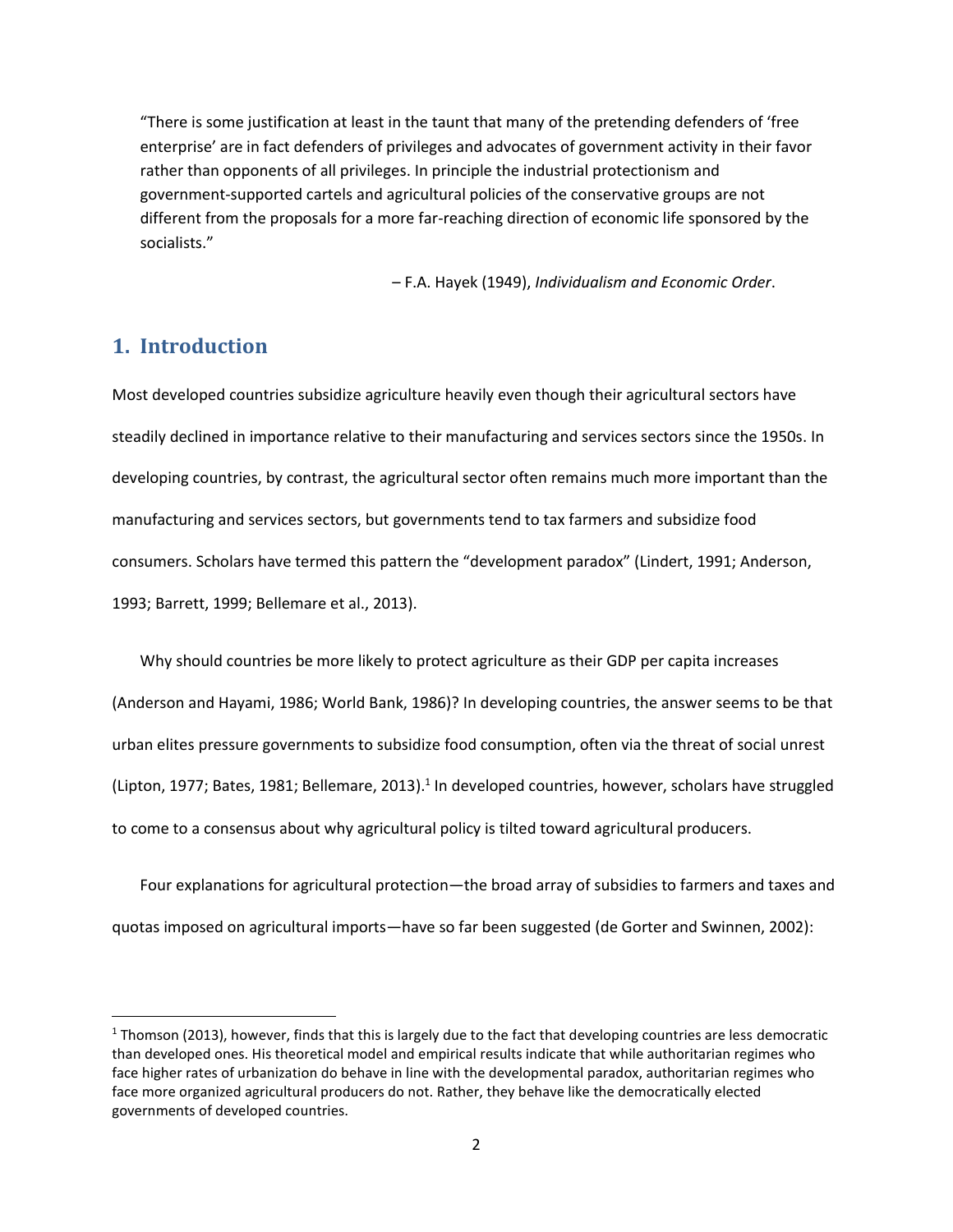- 1. *Legislator Preferences*: Lawmakers personally prefer agricultural protection.
- 2. *Electoral Incentives*: Voters prefer agricultural protection, and re-election-oriented policy makers follow their lead (Downs, 1957; Coughlin, 1992).
- 3. *Lobbying*: Interest groups representing agricultural producers lobby policy makers and contribute to the re-election campaigns of those who support agriculture (Olson, 1971; Becker, 1983).
- 4. *Institutions*: A country's political institutions encourage agricultural protection.

Scholars have found evidence to support most of these explanations: electoral incentives (Swinnen and de Gorter, 1993; Swinnen, 1994), lobbying (Vesenka, 1989; Abler, 1991; Brooks et al., 1998; Gawande and Hoekman 2006; Bullock and Coggins, 2008), and institutions (Beghin and Kherallah, 1994; Park and Jensen, 2007; Thies and Porche, 2007; Assman et al., 2012; Klomp and de Haan, 2013) all seem to contribute to policy outcomes on agricultural issues. The researchers who have studied each of these explanations, however, have typically focused on just one factor at a time. Moreover, most have focused on aggregate-level measures: although each hypothesis is premised on micro-level theories about how politicians make decisions (e.g., that those who receive more money from agricultural lobbyists tend to support agricultural causes), there has been almost no research on how individual politicians make decisions about agricultural policy.

In this article, we explore how preferences, electoral incentives, and lobbying can influence legislative action on agricultural policy in the United States Congress. We focus on the 106th through 110th Congresses (1999-2009), the period when lawmakers passed two of the most significant agriculture bills in the last few decades, the 2002 Farm Security and Rural Investment (FSRI) Act and the 2008 Food, Conservation, and Energy (FCE) Act. These bills are part of a long legislative tradition of subsidizing farmers via the farm bill, the ongoing "legislative package that renews America's farm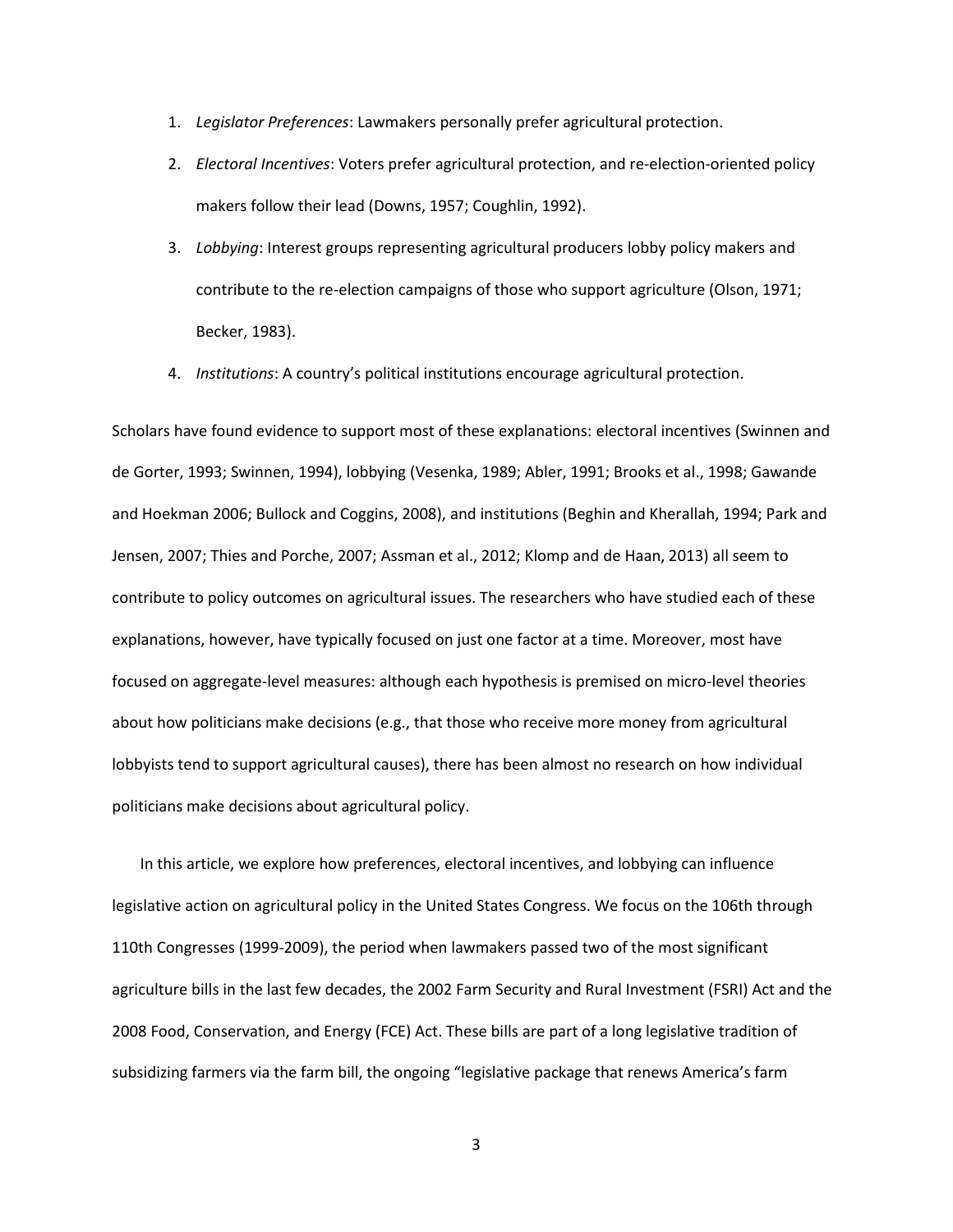subsidy entitlement system every five years or so" (Paarlberg, 2011). Using data on how individual members voted on these bills and how members were rated by a leading agricultural advocacy organization, the American Farm Bureau Federation, we are able to simultaneously explore the microlevel underpinnings of several explanations for agricultural policy for the first time.

Knowing what drives support for agricultural protection is important for two reasons. First, in this era of budget austerity, it is important to know what determines support for a set of measures which most academic economists decry as wasteful (Schmitz et al., 2010). The 2008 US farm bill cost the average American taxpayer \$3,175 over five years, or about \$635 annually from 2008 to 2012 (Internal Revenue Service, 2013; US Government Printing Office, 2013a).<sup>2</sup> Second, to the extent that one wants to change the way agricultural policy is made, it is important to know whether one should aim to change who gets involved in politics, change the electoral system, or reform campaign finance to "get money out of politics." And though we cannot claim that our results are causal given our use of observational data, our findings are remarkably consistent across dependent variables and specifications, which somewhat alleviates concerns about endogeneity. As such, our results can help pave the way toward reforming US agricultural policy.

To determine why members of Congress support agricultural protection, we analyze three sets of outcomes: (i) the scores legislators receive from the American Farm Bureau Federation (hereafter referred to as the Farm Bureau), (ii) how legislators voted on the 2002 farm bill, and (iii) how legislators voted on the 2008 farm bill. We focus on three variables of interest: (i) the proportion of a legislator's career spent working as a farmer, which we use as a proxy for a legislator's preference for supporting agriculture, (ii) the proportion of a legislator's constituents who are farm owners, which we use to measure electoral incentives, and (iii) the amount of money a legislator received from agricultural

 $\overline{\phantom{0}}$ 

<sup>&</sup>lt;sup>2</sup> There were 90.7 million taxpayers in the US in 2008, and the budget of the 2008 farm bill was \$288 billion.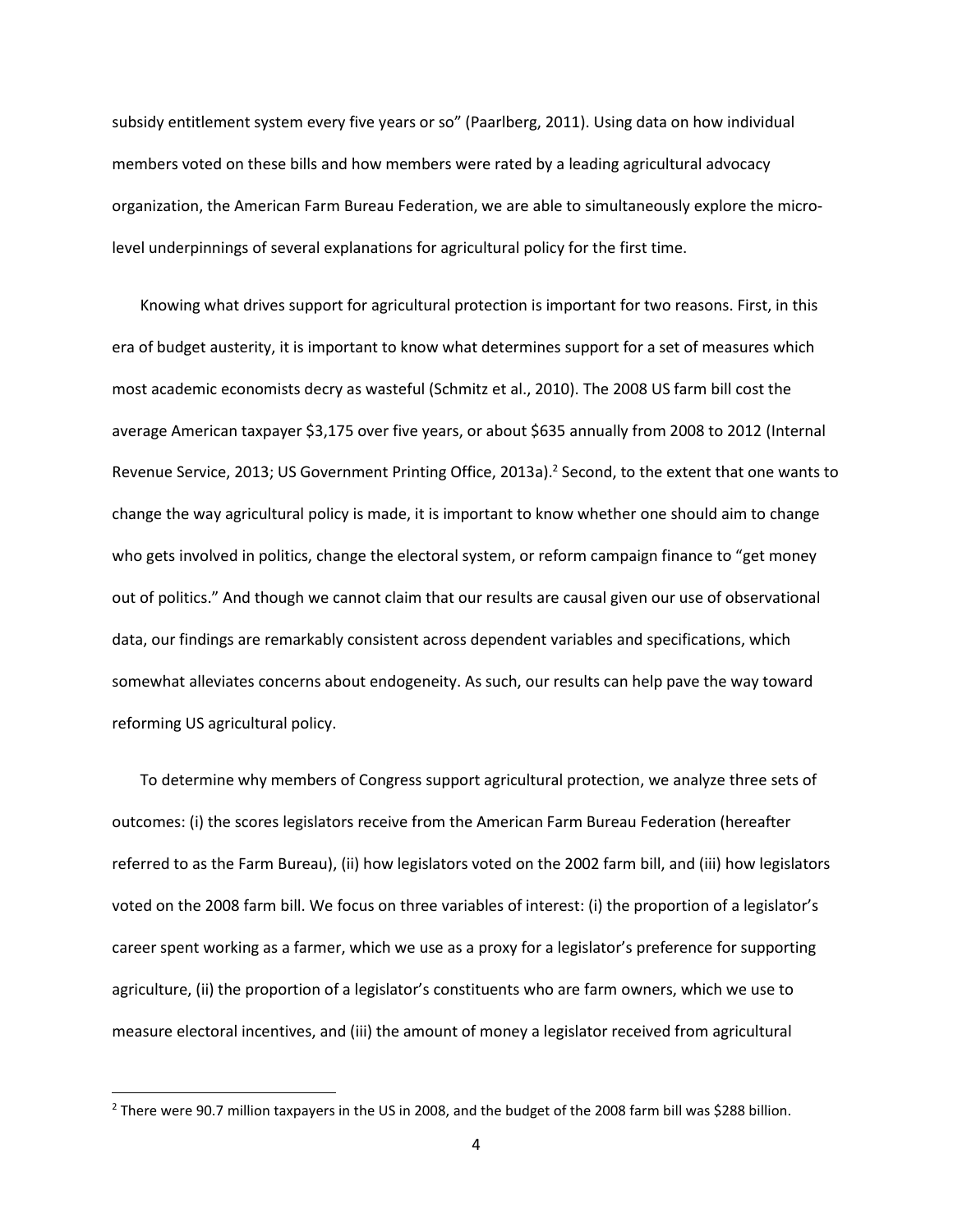political action committees (PACs), which we use to measure lobbying. To help with identification, we also include legislator-specific controls as well as state, chamber, and congressional term fixed effects wherever applicable. Our results suggest that electoral incentives are what primarily drives legislative action on agricultural policy. We also find that lobbying and legislators' own preferences seem to matter, although the evidence is much weaker. In line with Swinnen's (2010) exhortation to focus on the interactions between various explanations for agricultural policy, we also find that a legislator's preferences and electoral incentives appear to be substitutes for one another. Why does Congress support agricultural protection? Because many members have electoral incentives to—and because many of those who don't still have other personal or strategic interests at stake.

# **2. Background and Theoretical Framework**

#### **2.1. A Brief History of US Agricultural Policy**

The history of agricultural protection in the United States dates back to 1862, when the Homestead Act and the Morrill Act were adopted and the US Department of Agriculture (USDA) was established by Abraham Lincoln, who called it the "people's department." The Homestead Act gave federal land to settlers under the legal doctrine of homesteading, whereby someone gains ownership of a plot of land by virtue of clearing and cultivating it (Allen, 1991). The Morrill Act, for its part, gave birth to the network of land grant universities, and the Hatch Act of 1887 created a corresponding network of agricultural experiment stations which, to this day, still fund agricultural research. The USDA implements policies related to agriculture, forestry, and food, and it oversees the various agencies in charge of implementing those policies. As Knutson et al. (2007: 87) note, until the Great Depression, US agricultural policy focused largely on "development, research, education, and information."

When the Great Depression hit rural areas especially hard, policy makers expanded agricultural protection. Following the stock market crash of October 1929, agricultural commodity prices fell by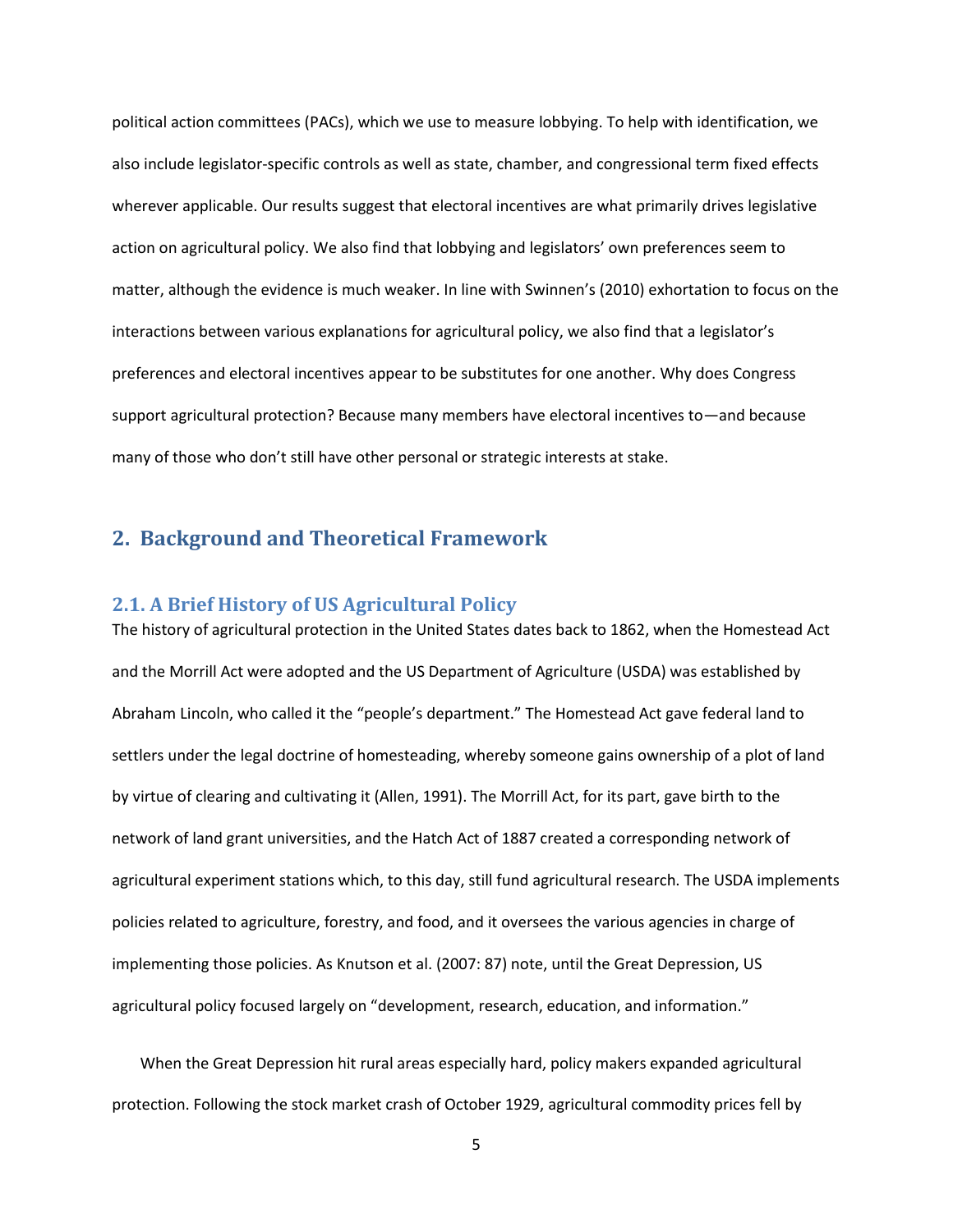about 60% (Cochrane, 1958). Many individuals were forced to migrate in search of work, a phenomenon Steinbeck immortalized in *The Grapes of Wrath*. Rural households struggled to make a living, and the average farm family's income was less than half that of the average non-farm family (Paarlberg, 2011).

In response, the flurry of New Deal legislation included the Agricultural Adjustment Act (AAA) of 1933, which added a host of agricultural protection measures. The most important were price supports, which set the prices of selected agricultural commodities equal to purchasing power parity for the period 1910-1914, which had seen high commodity prices and farm incomes (Knutson et al., 2007). The AAA was modified and extended in 1938 and then again in 1949. Ever since, the farm bill has been a part of US public policy: "[e]very farm bill since 1949 has been a further amendment to the 1938 act, with a fixed termination date" (Knutson et al. 2007: 88).

When America became involved in World War II, millions of people left rural areas to join the war effort or to take manufacturing jobs in urban centers. Labor became ever scarcer in rural areas and, as a result, the agricultural sector developed several labor-saving technologies that allowed for increasing returns to scale in agriculture. Farms became bigger and fewer in number (Paarlberg, 2011).<sup>3</sup>

Over time, the price supports adopted in 1933 proved unsustainable. At first, they were replaced by flexible price supports, which were set at less than 100 percent of the 1910-1914 parity levels (Knutson et al., 2007). By the 1970s, price supports had effectively become income supports for farmers. Lawmakers allowed prices to fall below the levels they had achieved during the price-support era. In exchange, the government began granting farmers direct payments tied to farm prices, often referred to as "coupled payments." Coupled payments proved too costly, however, and the 1996 farm bill – the

l

<sup>&</sup>lt;sup>3</sup> The theory of innovation described here is known as the theory of induced innovation, which posits that increases in the relative price of a given factor of production lead to the development of technologies that will allow to economize on that factor production (Hicks, 1932). See Hayami and Ruttan (1985) for an application to agriculture.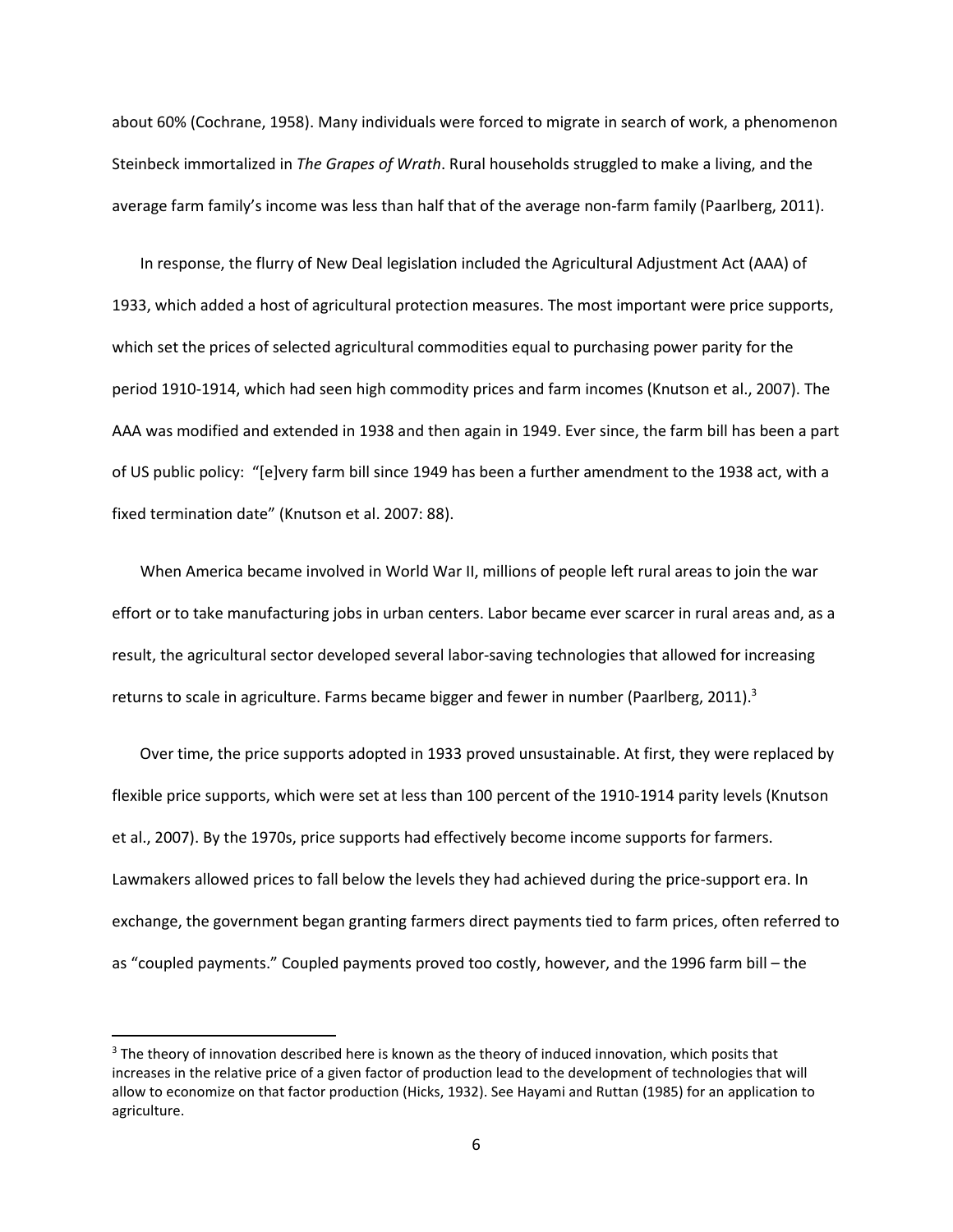Federal Agriculture Investment and Reform (FAIR) Act of 1996 (US Government Printing Office, 2013b) – decoupled direct payments and food prices and authorized direct payments to farmers regardless of the quantities they produced or the prices of their crop.<sup>4</sup> By decoupling payments from price and quantity, lawmakers hoped to bring an end to the market distortions price supports had created: In principle, farmers could receive government subsidies while still allowing the market to dictate which crops were most valuable. In the span of just a few decades, American agricultural policy had moved from a system of price supports to a system of direct transfers.

This system of direct transfers was renewed and expanded in the 2002 and 2008 farm bills (US Government Printing Office, 2013c and 2013d). The 2002 farm bill renewed the direct payments enacted by the 1996 farm bill, but it also introduced countercyclical payments and commodity loan rates, which were continued in 2008. The 2008 farm bill, which took effect at the height of the 2008 food crisis, added the Average Crop Revenue Election (ACRE) program, a form of revenue insurance for farmers (Schmitz et al., 2010). Food prices reached a 30-year high, and the ACRE program "cleverly used the high income levels of [farmers in] 2008 as a baseline from which farmers would be able to make claims for added compensation in the event prices subsequently fell, which of course they soon did" (Paarlberg, 2011). In short, 2002 and 2008 were good years for agricultural protection.<sup>5</sup>

#### **2.2. The Political Economy of US Agricultural Policy**

l

Why have lawmakers worked so hard to protect agriculture? As Paarlberg (2011) explains, the process by which the farm bill is renewed (and usually expanded) every five to seven years is supported by an iron triangle composed of (i) the House and Senate Agricultural Committees, whose members are more

<sup>4</sup> By then, agricultural protection had largely lost its initial *raison d'être*, since the average American farmer, with a net worth in excess of \$600,000 and about 1,800 acres of land, was significantly better off than the average American (Paarlberg, 2011: 98).

<sup>&</sup>lt;sup>5</sup> Obviously, this brief historical overview of US agricultural policy is in no way meant to be an exhaustive survey. The reader interested in a more exhaustive discussion of US agricultural protection is encouraged to consult Orden et al. (1999), Gardner (2006), Knutson et al. (2007), Schmitz et al. (2010), and Paarlberg (2011).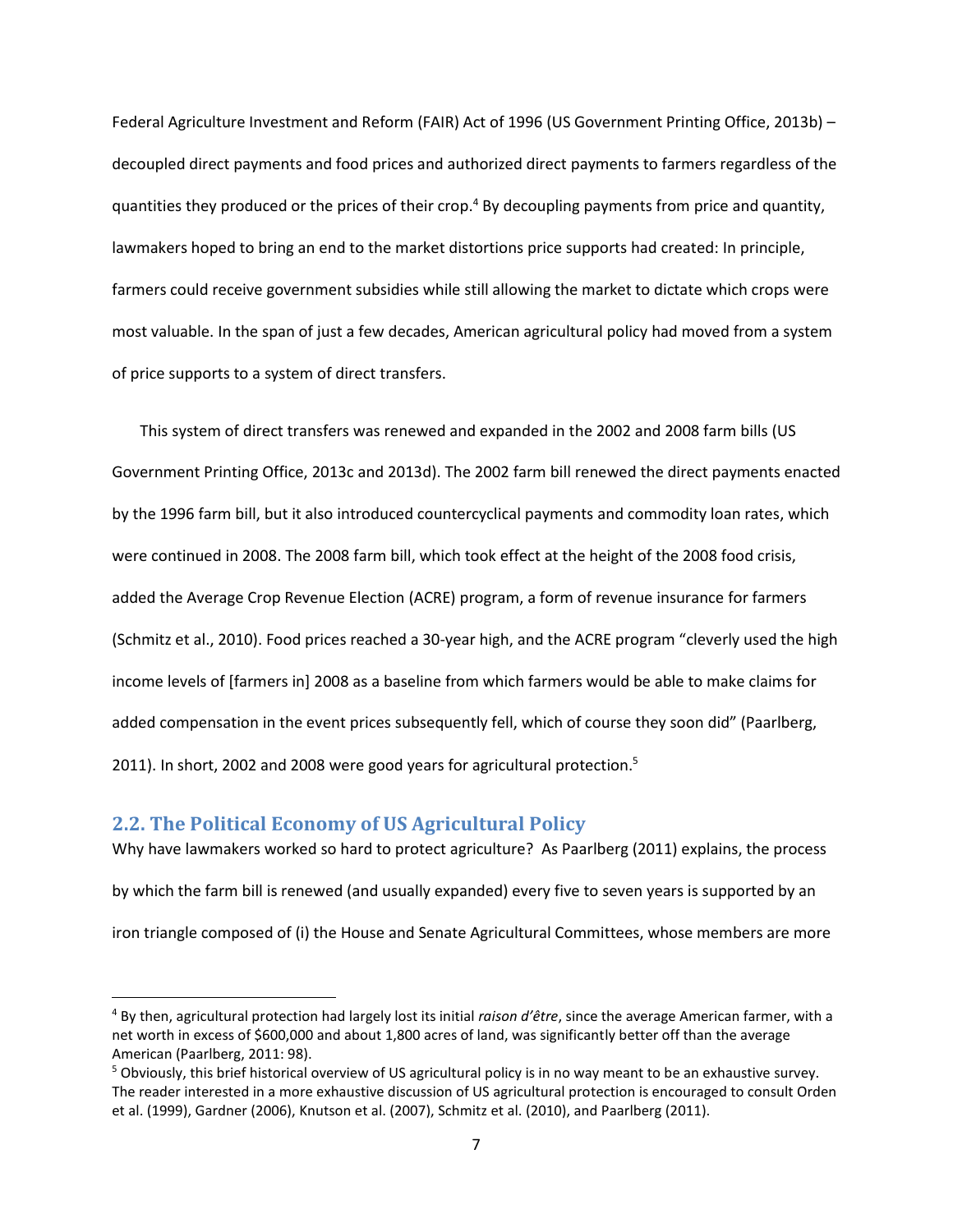often than not advocates of agricultural protection, (ii) the USDA, whose very existence is justified in great part by its administering agricultural protection programs, and (iii) the farm lobby, which works to extract as much money as possible for farmers, and which contributes to the campaigns of sympathetic members of Congress.

First, the House and Senate Agricultural Committees draft each farm bill. Paarlberg (2011:100) notes:

The secret to every farm bill's success in Congress is the lead role played by the House and Senate Agriculture Committees, where members from farm states and farm districts enjoy a dominant presence and are rewarded for their legislative efforts with generous campaign contributions from the farm lobby, which is built around organizations representing the farmers who get the subsidies. The Agriculture Committees draft the legislation that goes to the floor for a final vote, and in the drafting process they take care to satisfy the minimum needs of both Republican and Democratic members to ensure bipartisan support. … The final package is what students of legislative politics call a committee-based logroll.

Once the Agricultural Committees draft a farm bill, the proposed legislation is sent to the House and Senate for floor action. Both the House and Senate place the legislation on their calendars, the bills are debated, and then votes take place. If a majority of the members of a chamber vote "Yea," the bill passes. This is the first of the three most common major votes on any farm bill, and we will refer to this vote as the vote on *passage* for the remainder of this paper.

If the House and Senate pass different versions of the farm bill, the two chambers appoint an ad hoc conference committee to iron out the differences. If the conference committee reaches an agreement, the reconciled bill is then sent to each chamber for approval. This is the second of the three major votes on most farm bills, and we will refer to this vote as the *conference* vote.

If both chambers pass an identical farm bill, it heads to the President who may sign it into law or veto it. If the President vetoes, the bill is sent back to Congress with the President's reason for vetoing the bill. Both chambers then have the option to vote to override the President's veto. This is the third of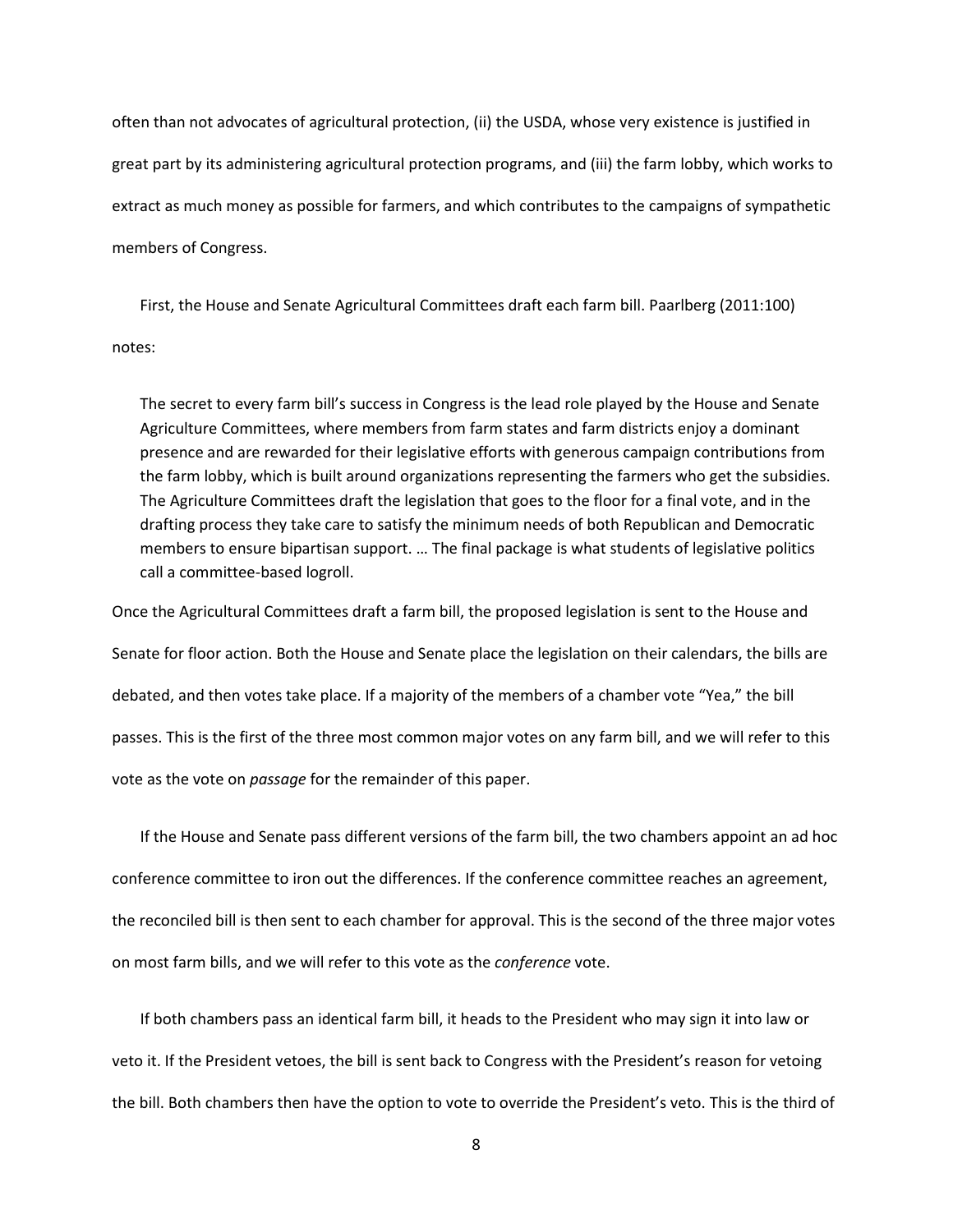the three major votes that are possible on a farm bill, and we will refer to it as the *veto override* vote. The 2002 farm bill, for instance, was passed in slightly different forms in the House and Senate, reconciled in conference committee, then passed in conference votes in both chambers, then signed into law by the president. The 2008 farm bill, on the other hand was, passed in different forms, reconciled in conference, then passed in conference votes, then vetoed by George W. Bush. Congress voted to override President Bush's veto, however, and the extension became law.

Why did members of Congress do so much to shepherd these bills through the legislative process, even at the expense of following through on a veto showdown with President Bush? The four explanations that seem most promising are lawmaker preferences, electoral incentives, lobbying, and political institutions. Perhaps lawmakers personally favor aggressive agricultural protections. Perhaps their constituents pressure them to support agriculture. Perhaps lobbyists do. Or perhaps the institutional environment has somehow stacked the deck in agriculture's favor.

Unfortunately, we cannot test institutional explanations in this paper: the relevant features of the institutional environment (e.g., delegated authority to committees, iron triangles, the different geographical constituencies of the House and Senate, and so on) have been essentially constant during the period when we have relevant data. Instead, we focus on legislator preferences, electoral incentives, and lobbying. All three explanations seem promising. Research on interest groups is well-developed in political science (e.g., Denzau and Munger 1986; Hall and Deardorff 2006; Hall and Wayman 1990) and economics (e.g., Grossman and Helpman 1994). Denzau and Munger argue that interest groups focus on legislators whose constituents are indifferent or rationally ignorant about the groups' preferred policies. In other words, voters who have a preference for those policies not only get their way in their own districts, but also in other districts where voters do not care or are rationally ignorant about those policies. Grossman and Helpman conclude that legislators trade off campaign contributions from

9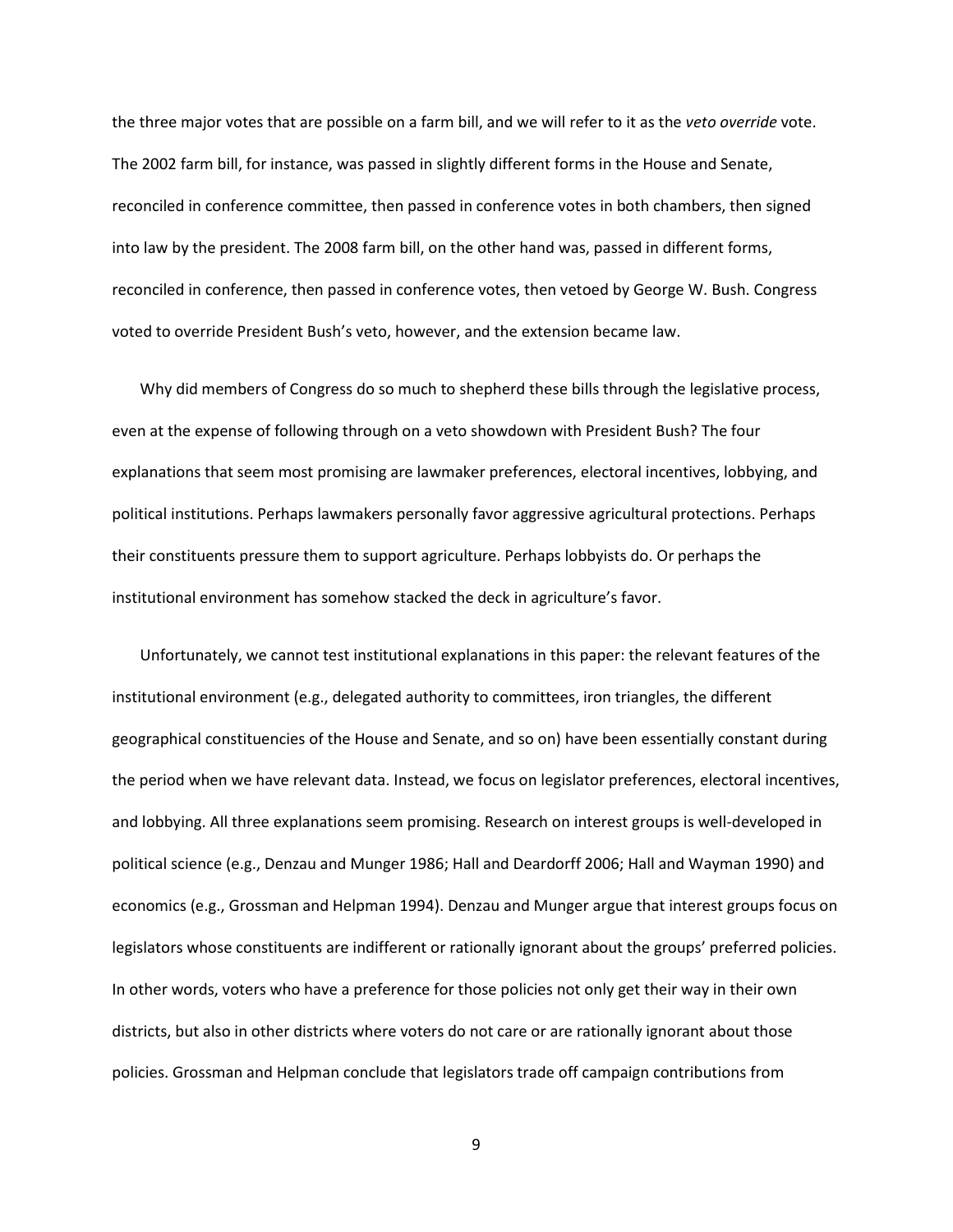interest groups and the welfare of their constituents (see also Grossman and Helpman, 1996). There are good reasons to suspect that lawmakers' own preferences matter, too: a growing body of research has shown that legislators often vote their own views on the issues before them (for a useful review, see Burden 2007).

### **3. Empirical Framework**

Which of these explanations carries the most weight? To date, scholars have never examined all three in conjunction at the individual level. That is, we do not know how important legislator preferences, electoral incentives, and lobbying are relative to one another when legislators make important decisions about agricultural protection policies.

#### **3.1. Estimation Strategy**

In the empirical application below, we model legislative action on major farm bills as a function of all three factors and a host of controls. We focus on five measures of how legislators voted on the 2002 and 2008 farm bills: the passage and committee votes in 2002 and the passage, committee, and veto override votes in 2008.

The core equation we estimate is

$$
y_{ijt} = \alpha + \beta_p p_{ijt} + \beta_e e_{ijt} + \beta_\ell e_{ijt} + \gamma x_{ijt} + \delta_s d_s + \delta_j d_j + \delta_t d_t + \epsilon_{ijt},
$$
\n(1)

where  $y_{ijt} = 1$  if legislator *i* in state *j* during Congress *t* casts a "Yea" vote and  $y_{ijt} = 0$  if the legislator casts a "Nay" vote,  $p$  is a measure of legislator preference for agriculture,  $e$  is a measure of electoral incentives,  $\ell$  is a measure of lobbying,  $x$  is a vector of other legislator-specific attributes,  $d_s$  is an indicator variable capturing whether a legislator is a senator,  $d_j$  is a vector of state fixed effects,  $d_t$  is a vector of Congress fixed effects, and  $\epsilon$  is an error term with mean zero.

Unfortunately, studying individual roll call votes can sometimes obscure larger patterns in legislative conduct on a particular issue. As such, we also use the model above to analyze how our explanatory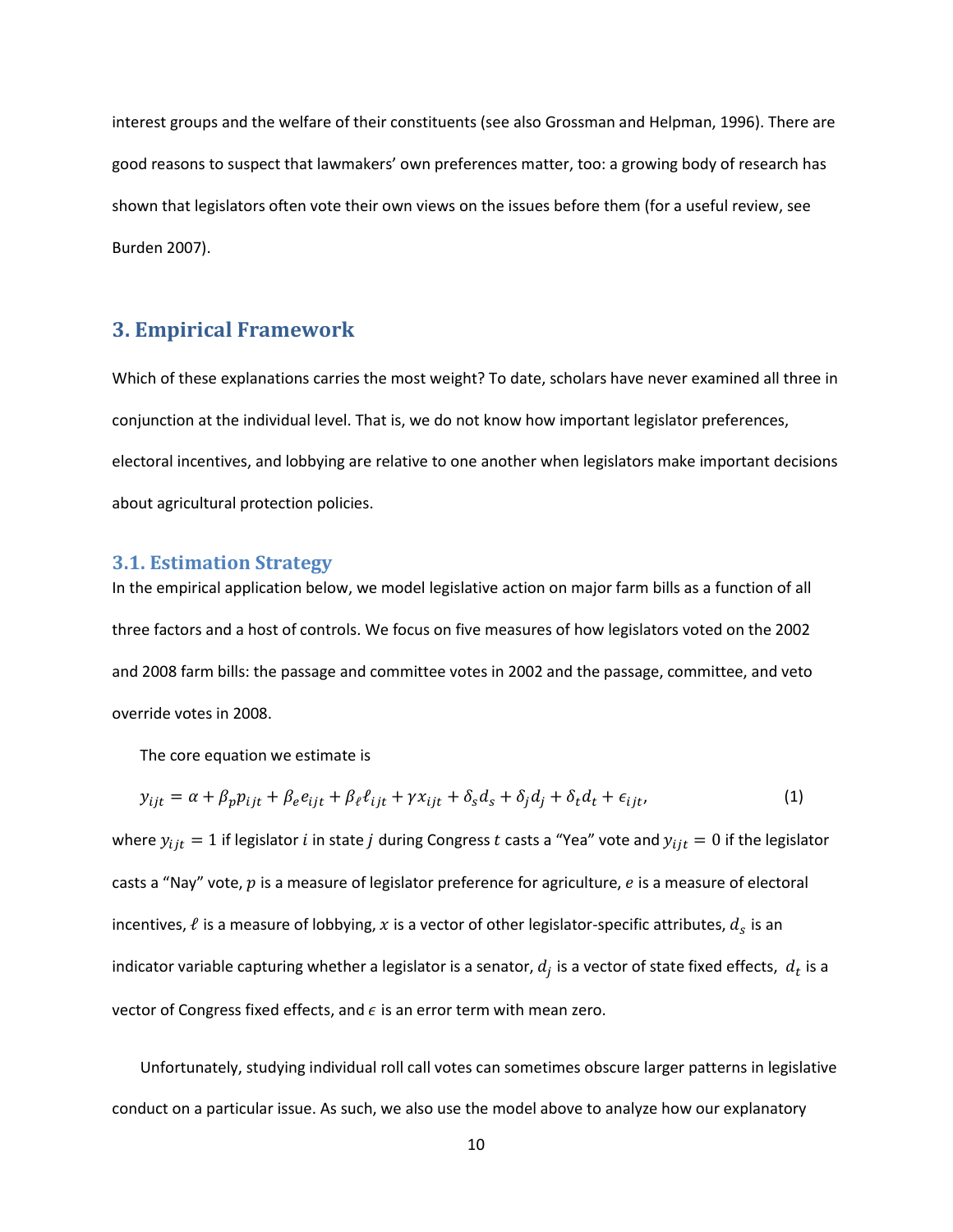variables are related to two composite measures of overall support for agriculture, that is, two measures that are based on a large number of legislative choices. The first is the score given to each legislator by the American Farm Bureau Federation (AFBF). During each Congress, the Farm Bureau selects roughly a dozen roll call votes that it considers important to the interests of farmers, and assigns each legislator a score between 0 and 100 depending on how often the legislator voted for the proagriculture position. (To make this measure more comparable to our roll call voting measures, we simply rescaled Farm Bureau scores to range between 0 and 1.) Farm Bureau scores are available electronically for over 200 legislators in the 106th Congress and over 300 in both the 108th and 109th. Altogether, we have 906 observations of this useful measure of legislative conduct on agricultural issues.

Our second composite measure is an indicator for legislators who were identified as "Friends of the Farm Bureau." This distinction is assigned at the end of each congressional term to members nominated by their state Farm Bureaus and approved by the national Farm Bureau Board of Directors, who consider a legislator's "voting records on AFBF's priority issues established by the Board of Directors, [the] number of bills that a member has sponsored and co-sponsored, . . . and how accessible and responsive that member is to Farm Bureau members and leaders." 6

The Friend of the Farm Bureau indicator is arguably our best overall measure of legislative action on agricultural issues: it covers a wide range of actions both at the floor voting stage and behind the scenes. And it is available for almost every legislator who served during the 106th through 110th Congresses, the timeframe when we have high-quality data on all of our explanatory variables. With any given final passage vote, we have at most 535 observations (435 votes in the House, 100 in the Senate). With the Friend measure, we have 2,699: one for each member in each of five Congresses. (The number slightly

 $\overline{\phantom{0}}$ 

<sup>&</sup>lt;sup>6</sup> From [http://www.fb.org/index.php?action=legislative.112c \(](http://www.fb.org/index.php?action=legislative.112c)accessed June 13, 2013).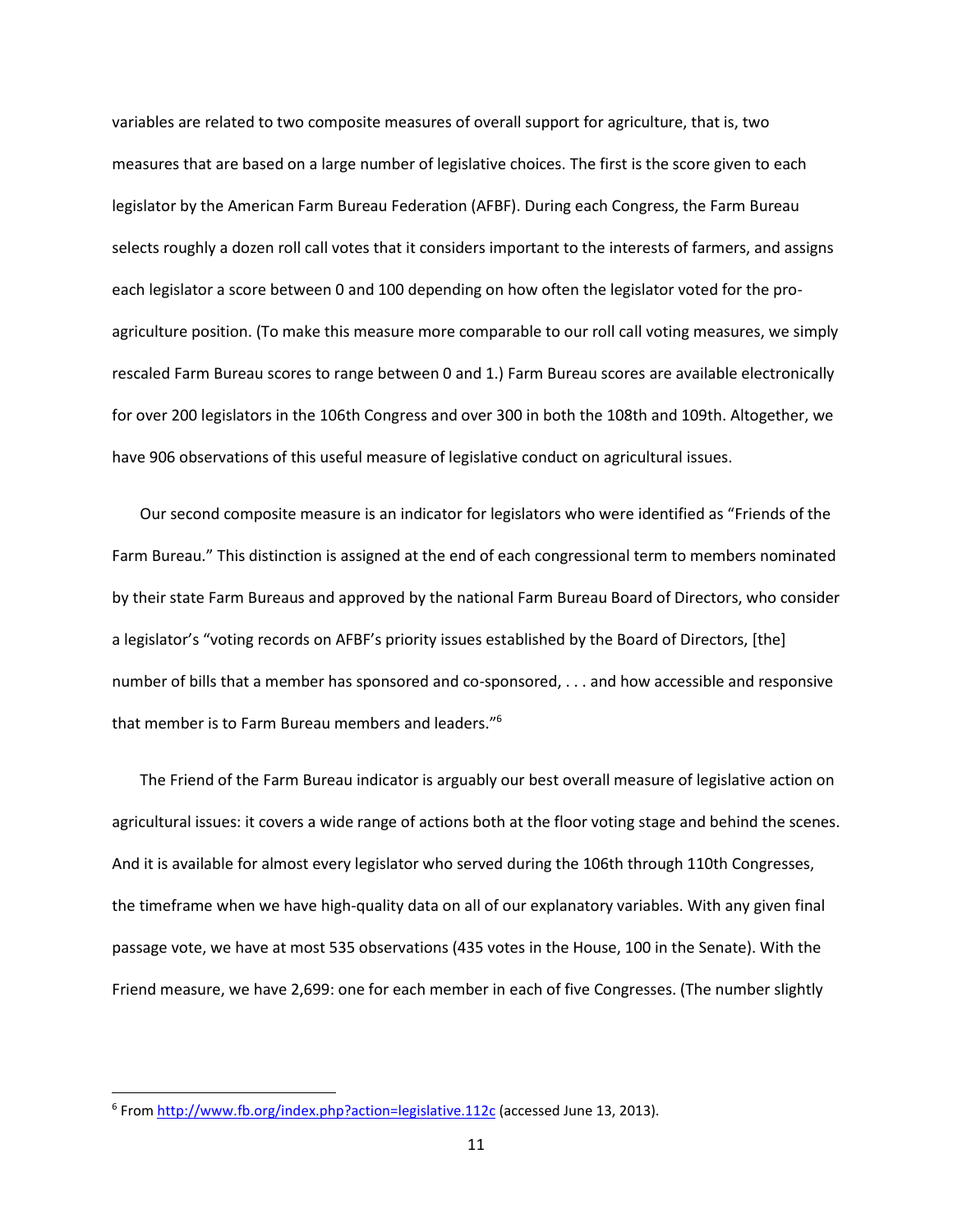exceeds 2,675 – or 5 × 535 – because a few members were replaced due to death or resignation and a few switched parties and therefore appear twice in our dataset.)

Because all but one of our dependent variables are binary (the exception being a legislator's Farm Bureau score), equation (1) is estimated by ordinary least squares, which constitutes a linear probability model (LPM). Although the LPM suffers from two significant shortcomings relative to either the probit or logit– it can yield predicted probabilities outside of the  $[0,1]$  interval, and it suffers from heteroskedasticity due to the Bernoulli structure of the variance of binary variables – these shortcomings are irrelevant in this application. First, since we are not interested in forecasting future votes, it does not matter that predicted probabilities can in theory lie outside of the [0,1] interval; what matters instead is to accurately estimate the coefficient associated with each variable of interest. Moreover, our use of robust standard errors throughout eliminates concerns about heteroskedasticity. As such, we opt for LPM, which prevents coefficient estimates from being identified as a result of the specific functional form assumed, and which produces coefficient estimates that can be easily interpreted as elasticities without extra computations.<sup>7</sup>

Of course, we must note several limitations up front. First, our vote-based dependent variables are only proxies for agricultural protection. Farm bills include more than just agricultural protection: they also provide funds for food policy programs such as the USDA's Supplemental Nutritional Assistance Program (SNAP, often still informally called "food stamps"), which helps poor individuals and families feed themselves. Thus, a "Yea" or "Nay" vote at any stage of the 2002 or 2008 farm bills is a vote on more than just agricultural protection. If a legislator's vote were strictly about agricultural protection, we would observe a legislator's "true" vote on agricultural protection  $y^*_{ijt}$ , where  $y^*_{ijt} = y_{ijt} + \mu_{ijt}$ ,

l

<sup>&</sup>lt;sup>7</sup> Moreover, in the presence of heteroskedasticity, the use of robust standard errors with the probit or logit (or any other nonlinear procedure) yields inconsistent coefficient estimates. As Giles (2013) informally noted in a discussion of the topic: "What use is a consistent standard error when the point estimate is inconsistent?" See Greene (2012:692) for a formal treatment.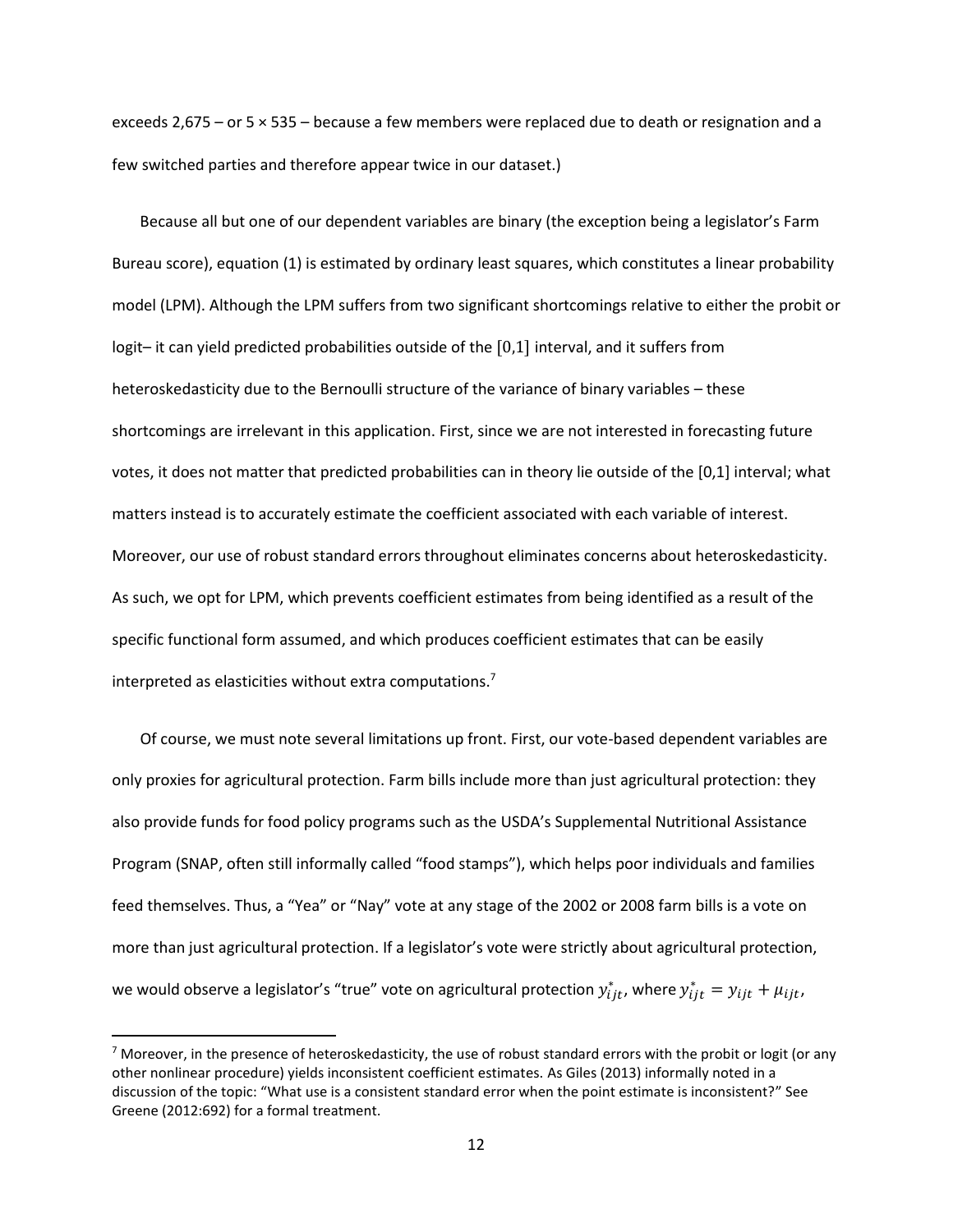where  $y_{ijt}$  is a legislator's vote on a farm bill and  $\mu_{ijt}$  is an error term capturing a legislator's vote on the portions of a farm bill that are unrelated to agricultural protection. Equation (1) thus becomes

$$
y_{ijt} = \alpha + \beta_p p_{ijt} + \beta_e e_{ijt} + \beta_\ell e_{ijt} + \gamma x_{ijt} + \delta_s d_s + \delta_j d_j + \delta_t d_t + v_{ijt},
$$
\n(1')

where  $v_{ijt} = \epsilon_{ijt} - \mu_{ijt}$ . But then, if  $\mu_{ijt}$  is correlated with any of the variables on the right-hand side of equation (1'), the estimated coefficients are biased. Our rich set of controls should substantially alleviate concerns about this source of endogeneity, and our other composite measures are less likely to suffer from this bias (since they are computed by an interest group concerned principally with agricultural protection), but this limitation is nonetheless important to flag up front.

A second limitation is missing data. On each of the five bills we examine, some legislators simply do not cast votes.<sup>8</sup> As a result, many do not have Farm Bureau scores (though almost all have Friend of the Farm Bureau indicators) during the three Congresses for which we have Farm Bureau score data. We can only assume that those legislators' votes are missing at random, a common assumption in the case of missing data. Again, our Friend of the Farm Bureau measure should help to further alleviate concerns about this limitation, but it is worth noting here.

#### **3.2. Identification Strategy**

l

In any application like this one, there are three possible sources of statistical endogeneity that can compromise the identification of causal relationships:

1. *Unobserved Heterogeneity*: The controls on the right-hand side (RHS) of equation 1 fail to account for some important nonrandom differences between legislators, and those differences are correlated with the variables on the RHS of equation 1.

<sup>&</sup>lt;sup>8</sup> Note that the issue of misclassification (i.e., zero responses recorded as ones or one responses recorded as zeroes) can be a serious threat to identification in an LPM (Hausman et al., 1998). This is not a problem here, however, given that the votes of members of Congress are public, that that those votes are carefully recorded, and that they are under a considerable amount of scrutiny from various stakeholders.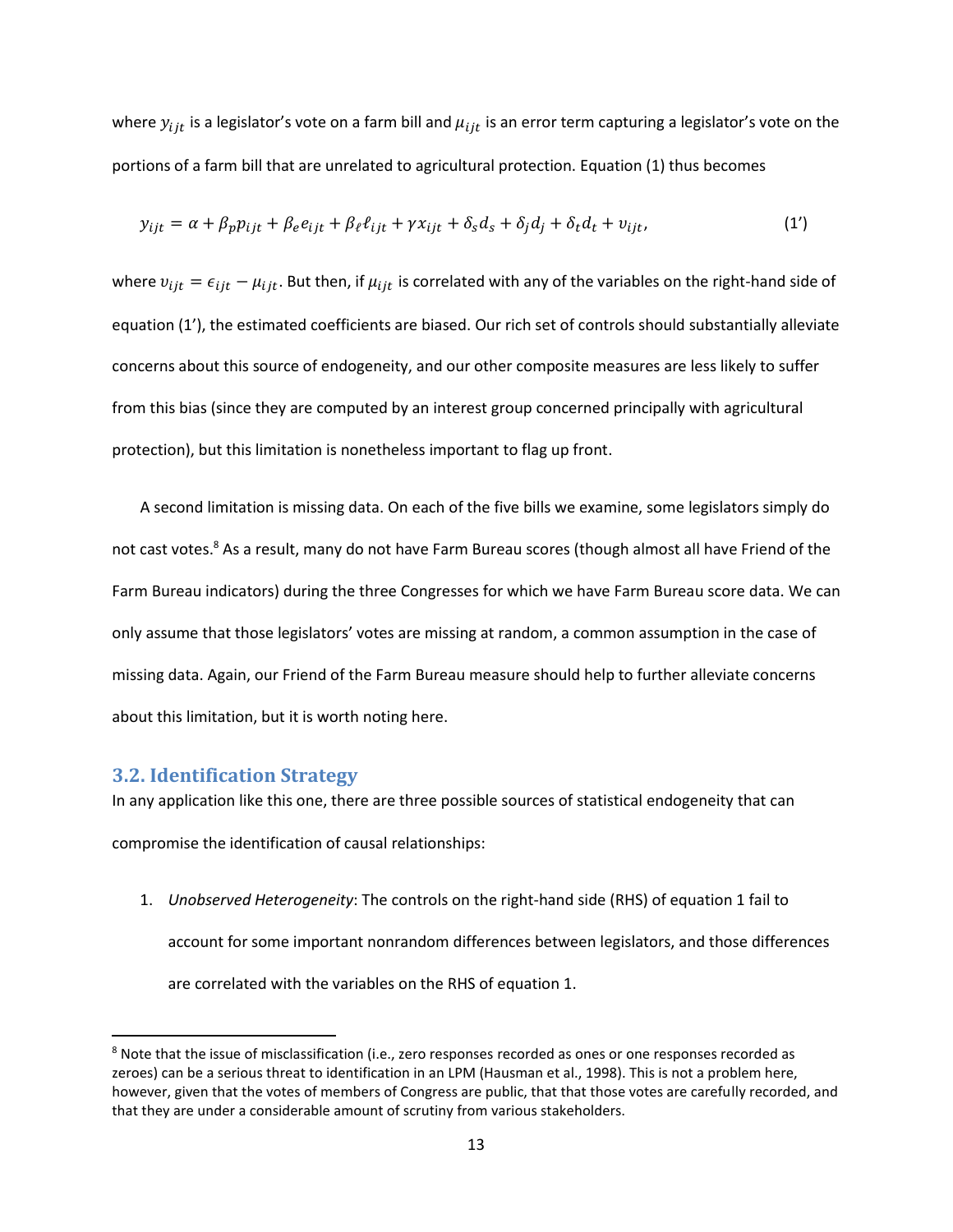- 2. *Measurement Error*: One or more of the variables in equation 1 is measured with error.
- 3. *Reverse Causality*: Changes in the dependent variable cause change in one or more of the explanatory variables.

In most analyses of cross-sectional data, unobserved heterogeneity is the most likely source of prospective endogeneity. Indeed, although the right-hand side of equation 1 includes a rich set of controls, we can never rule out the possibility that we have missed something important. Simply put, our results are not causal estimates; they are associations, which can be useful for testing competing explanations of legislative action (e.g., if lobbying drives legislators to support farms, we should observe an association between lobbying and support for farms) but which are not the same as causal evidence (since we cannot definitively rule out that something correlated with lobbying was really doing the work).

We are less concerned about measurement error. Equation 1 controls for a wide range of factors that should capture a legislator's preferences for food policy programs such as the SNAP: we account for a legislator's age, gender, party affiliation, state, and Congress. For example, one might be tempted to argue that a representative from an urban area or a senator from a more urbanized state might systematically vote in favor of the SNAP, and that since this is unobserved, this causes an endogeneity problem. But the fact that we control for the proportion of a legislator's constituents who are farmers largely controls for the degree of urbanization in that legislator's district, i.e., for within-state variations in urbanization. Likewise, state fixed effects account for the between-state variations in the number of people who receive food stamps, so that the remaining variation is likely to be idiosyncratic legislator support for the SNAP. In other words, although it is certainly possible that the measurement error problem posed by the fact that any legislator's vote on a farm bill encompasses more than her vote on agricultural protection, it is highly unlikely that this significantly compromises the identification of our

14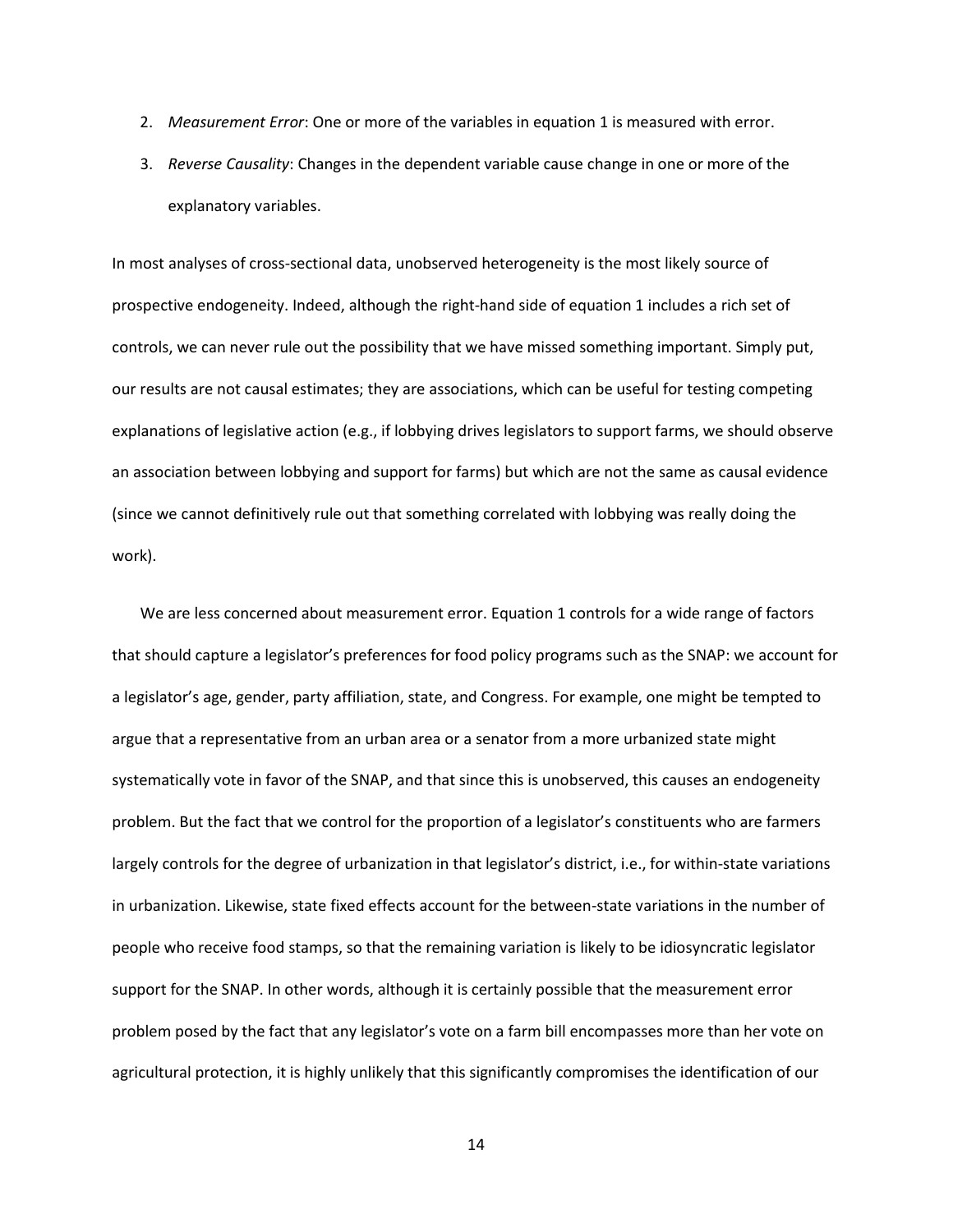results. Our use of Farm Bureau-related variables (i.e., Farm Bureau score, and the indicator for whether a legislator is a Friend of the Farm Bureau) provides a consistency check on the farm bill results, too: those variables home in on agricultural protection and ignore other kinds of food policy.

Finally, except as regards the Farm Bureau-related variables, the issue of reverse causality is largely irrelevant in this context. Indeed, it is highly unlikely that a legislator's vote on a farm bill causes agricultural PACs to have funded that legislator in the past, or that it causes changes in the proportion of that legislator's constituents who work as farmers, and it is simply impossible that it causes the legislator to have spent more time working as a farmer.

Still, the empirical results in this paper rely on observational data, and our research design is not experimental, so we cannot claim to have identified causal relationships between our three variables of interest (i.e., preferences, electoral competition, and lobbying) and support for agricultural protection. If we want to understand what drives agricultural protection in the US, however, we have to start somewhere. We cannot randomly assign legislators to have certain kinds of constituents, certain kinds of preferences, or certain kinds of relationships with interest groups. We can, however, use observational data to determine whether the associations implied by extant theories really exist in the complex world of congressional decision making.

### **4. Data and Descriptive Statistics**

Do lawmakers support agriculture when they personally prefer policies that protect farmers? When their constituents prefer those policies? When agricultural interests lobby them aggressively? Or is the average lawmaker's support for agricultural protection due some combination of the three? To answer these questions, we need data on what lawmakers want, what their constituents want, and how much lawmakers are lobbied by agricultural interests.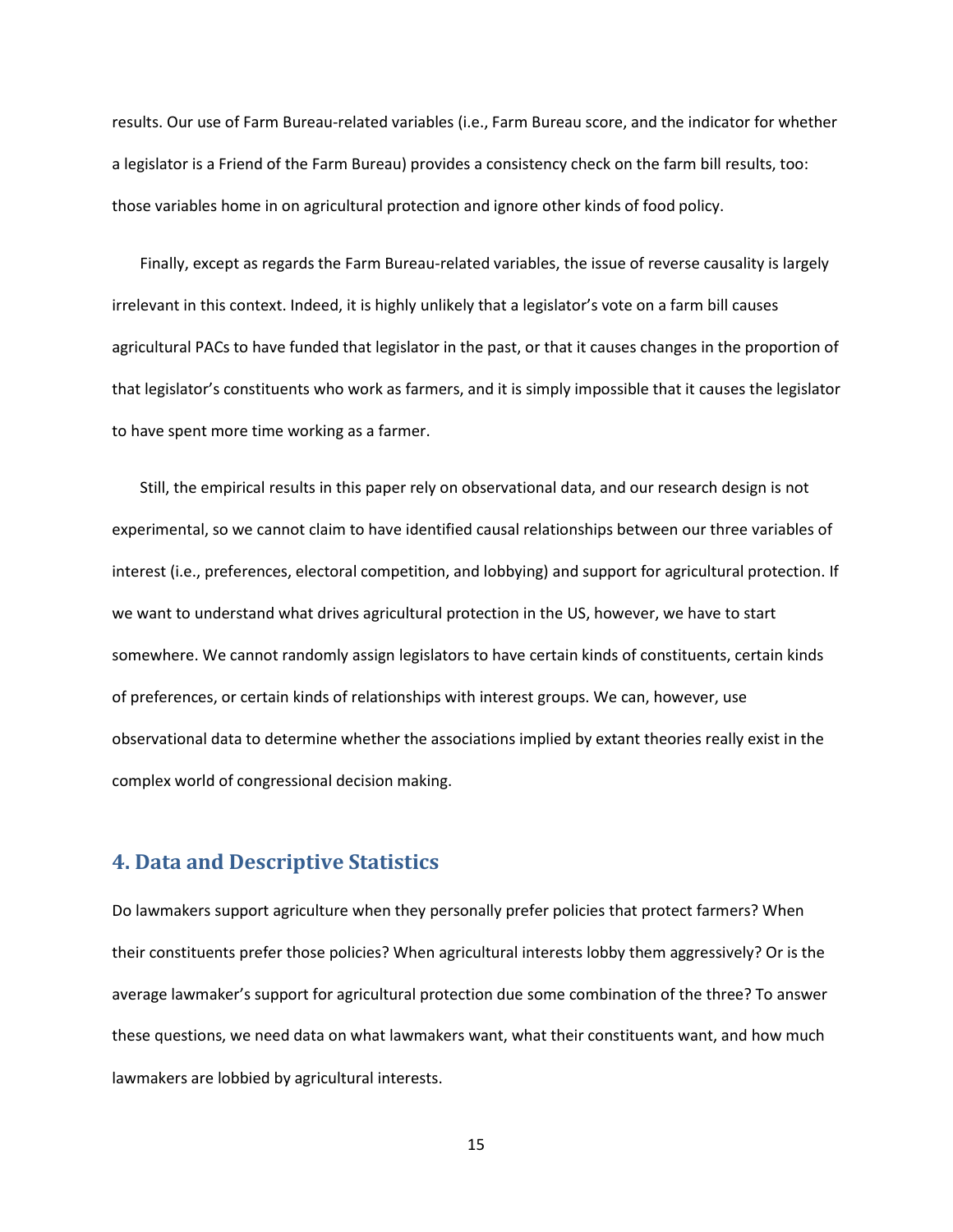Measuring legislators' personal views on public policy can be challenging. The last representative survey that asked members of Congress about their personal opinions was conducted in the late 1950s and early 1960s (Miller and Stokes, 1963). We can easily tap legislators' attitudes toward economic issues like agricultural subsidies, however, by studying what they did for a living before they were elected to Congress. All else equal, legislators who were farm owners themselves should be more likely to support policies that promote agricultural interests.

We identified lawmakers who previously worked as farmers using data from the Congressional Leadership and Social Status (CLASS) dataset (Carnes, 2011), the only existing database that contains detailed information about the professional backgrounds of a large sample of American legislators. The CLASS dataset includes a wide range of biographical data for each of the 783 legislators who served in the 106th through 110th Congresses (1999 to 2008), including information about all of the jobs the legislator had before serving in Congress. We focus here on the percentage of each member's precongressional career spent working as a farm owner or manager. If legislators sometimes vote with an eye to their own policy preferences, as Carnes (2012; 2013) shows, former farmers in Congress should be more likely to support policies that benefit farmers.

Likewise, if legislators vote with an eye to their constituents' preferences, those who represent larger numbers of farmers should be more likely to support agriculture. As a simple test of this idea, we examined the CLASS dataset's measure of the proportion of each legislator's constituents who work as farm owners or managers. Of course, most people who work in agriculture are farm employees, not farm owners. We focus here on owners and managers—who stand to reap the most immediate benefits from agricultural subsidies—although studying the concentration of farm employees in a district would probably produce similar findings (since the proportion of farm workers in a district is highly correlated with the proportion of farm owners.) Lawmakers who represent greater numbers of farm owners tend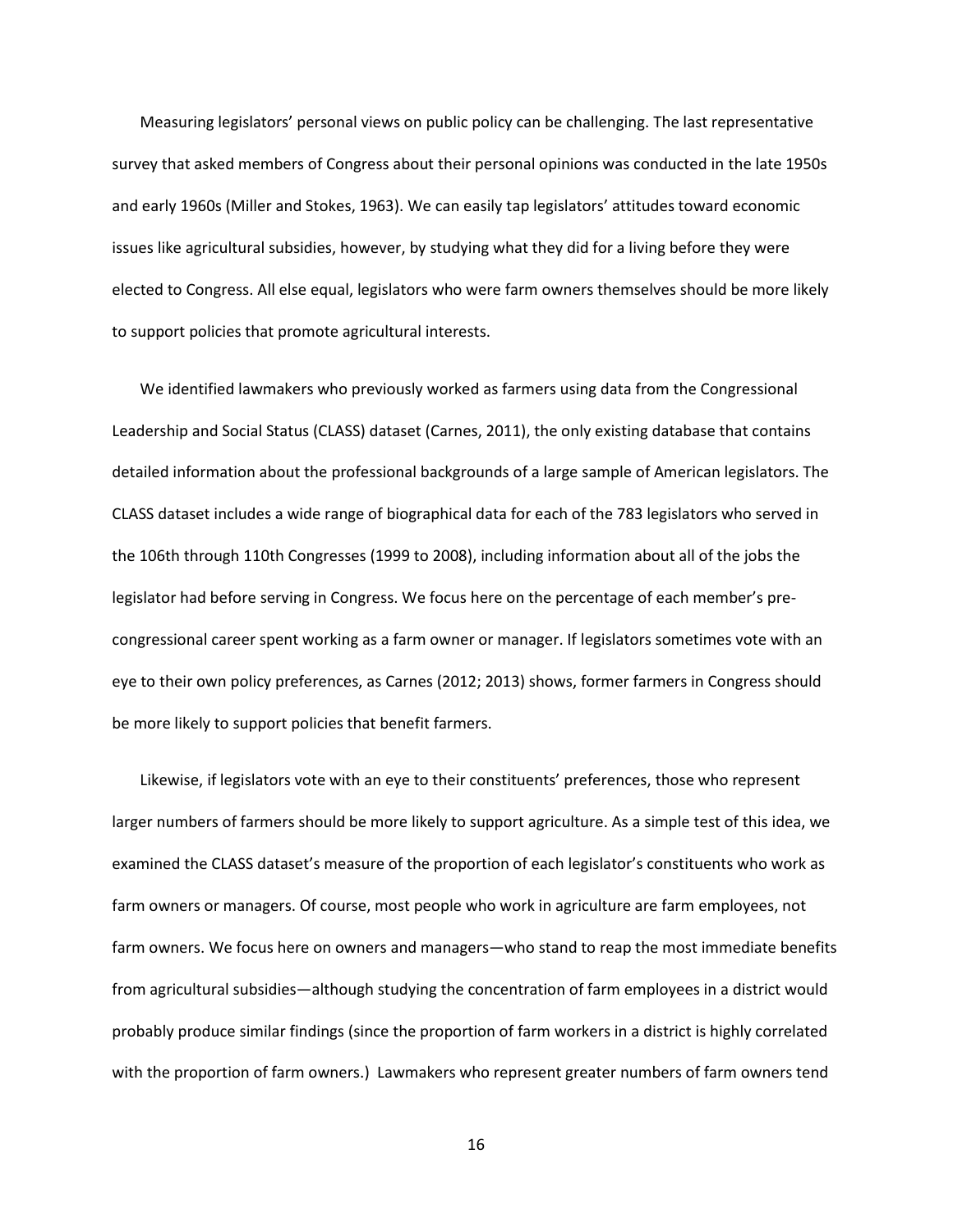to represent greater numbers of farm workers, too—and those lawmakers usually have strong electoral incentives to keep federal dollars flowing to agriculture.

To measure lobbying on behalf of agriculture, we simply computed the amount of money each legislator received from agricultural PACs during each congressional term using Federal Elections Commission data compiled by the Center for Responsive Politics (2012). With these data, we can easily determine whether lawmakers who receive more money from farm PACs are more likely to vote to fund agriculture. Table 1 lists the complete descriptive statistics for all of the variables in our analysis during each congressional term and when we pool observations across all five Congresses.

Measured this way, legislator preferences, constituent preferences, and agricultural lobbying each predict substantial differences in how legislators vote on farm issues. In Figure 1, we have simply divided legislators by party (Democrats on the left, Republicans on the right) and then by whether the legislator ever worked as a farm owner or manager before serving in Congress (non-farmers are grey, farmers are black). The first five panels plot the percentages of legislators who voted in favor of agriculture on each of the individual roll call votes we have singled out. The last two panels plot the average Farm Bureau score members received and the percentage of members who were designated "Friends of the Farm Bureau." With one exception (Democrats voting on the conference report for the 2002 agriculture bill), legislators who had worked as farm owners always scored higher on average than those who did not. These gaps were almost always statistically significant for Republican lawmakers,<sup>9</sup> and the difference was significant among legislators from both parties when we examined which members were designated Friends of the Farm Bureau, our most comprehensive measure of support for agriculture.

l

<sup>&</sup>lt;sup>9</sup> The gaps between Democrats who had been farmers and those who had not may not have achieved statistical significance in some panels because the data on roll call voting are censored at 100%. Although many of the Republican gaps are significant and many of the Democratic gaps are not, it would probably be a mistake to conclude that a background in agriculture only matters for Republicans.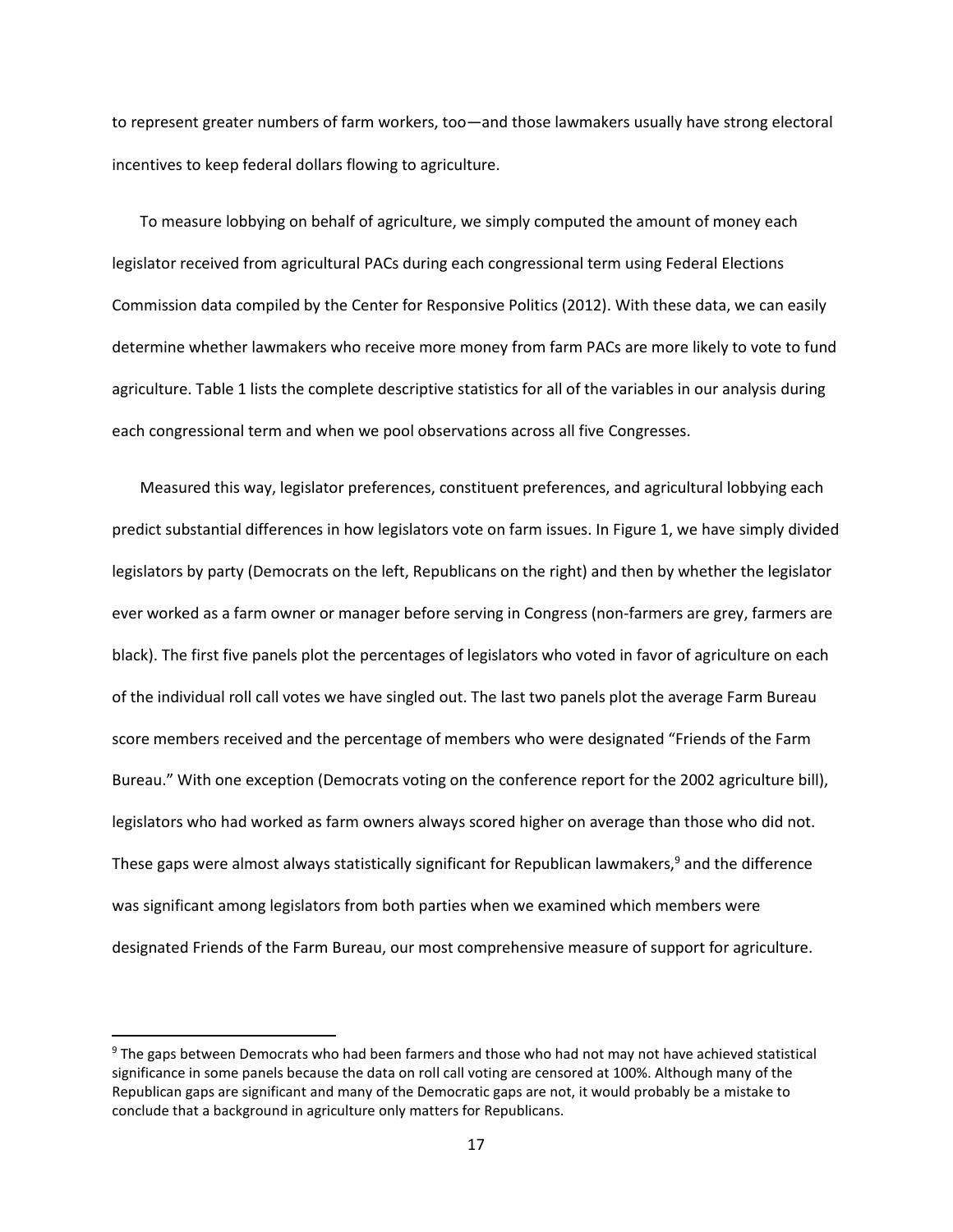Consistent with the idea that legislators vote on farm policy with an eye to their preferences, members of Congress who had worked as farmers were consistently more likely to support farmers.

Likewise, members whose constituents included more farm owners were more likely to support proagriculture legislation. Figure 2 repeats the analysis in Figure 1, this time dividing lawmakers by whether they represented a district or state where more than 2% of people worked as farm owners or managers (i.e., about double the national average). Across the board, legislators who represented greater numbers of farmers were more likely to support agriculture.

The same was true when we divided legislators by whether they received more than \$25,000 from agricultural PACs. As Figure 3 illustrates, lawmakers who received more money from farm groups were more likely to support agriculture in each of the roll call votes we examined and on both of the Farm Bureau scores. Like legislators who worked as farmers and legislators who represented farmers, legislators who received more money from farm PACs were more likely to support agriculture.

# **5. Estimation Results and Discussion**

Of course, there is a great deal of overlap between the three variables: the legislators who receive more money from agricultural PACs are often the legislators who worked as farmers and who represent farmers. To disentangle the effect variables, we estimated the regressions described in equation (1) above.

Table 2 plots the results of four regression specifications that use our most comprehensive measure, an indicator for whether each member was designated a Friend of the Farm Bureau during each of the five Congresses covered by the CLASS dataset. In each specification, we control for each legislator's party (an indicator for whether a legislator is a Republican), the partisanship of the legislator's constituents (the proportion of constituents who identified as Republicans in the National Annenberg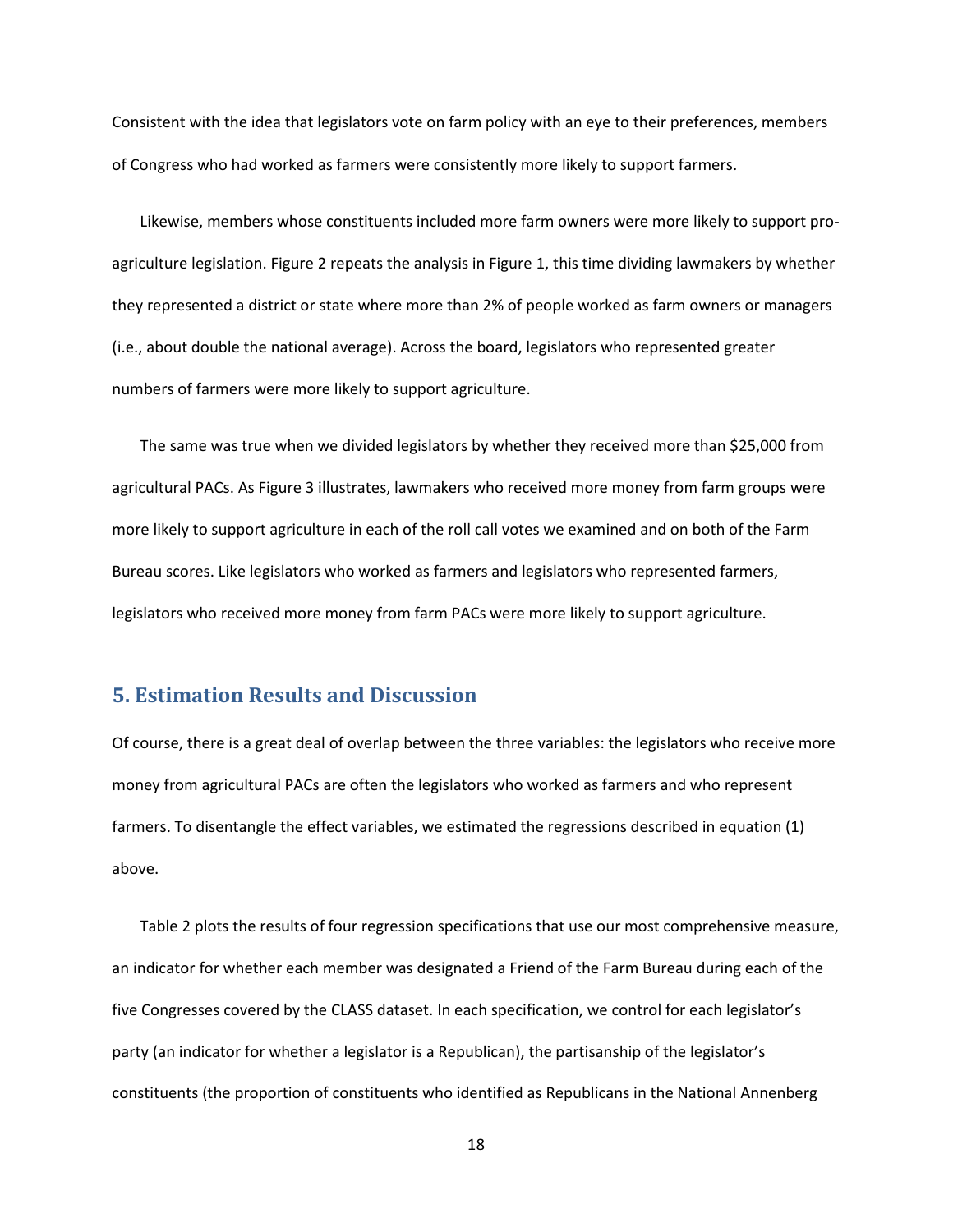Election Study), the legislator's gender (an indicator for women), the legislators age, the legislator's state (not shown for brevity), whether the legislator is a Senator, and the Congress (also not shown). In the first specification in table 4, we included our measure of the proportion of each legislator's own precongressional career he or she spent as working as a farm owner or manager. In the second specification, we included a measure of the proportion of the legislator's constituents who are farm owners or managers. In the third specification, we included the logarithm of the amount of contributions the legislator received from agricultural PACs. The fourth specification we includes all three variables of interest: our measures of legislator preferences, constituent preferences, and lobbying activity.

All three variables of interest were associated with large and significant differences in how legislators voted on agricultural policy in table 2. Legislators who spent the entirety of their precongressional career working as farm owners or managers are 38 percentage points more likely to be Friends of the Farm Bureau (column 1), but this decreases to 19 percentage points once other mechanisms of support for agricultural protection are controlled for (column 4). Likewise, for a one percentage point increase in the proportion of a legislator's constituents who work in agriculture, that legislator was 45 percentage points more likely to be a Friend of the Farm Bureau (column 2), but this decreases to 33 percentage points once other mechanisms of support for agricultural protection are controlled for (column 4). Though the estimated coefficients for the proportion of constituents who work in agriculture might seem high, note that this is due to the conditioning domain: for more than 99% of our sample, that proportion was 5%, and the mean of this variable is less 1%. Lastly, for every additional \$1,000 tranche received from agricultural PACs, a legislator was 2.9% (column 3) more likely

19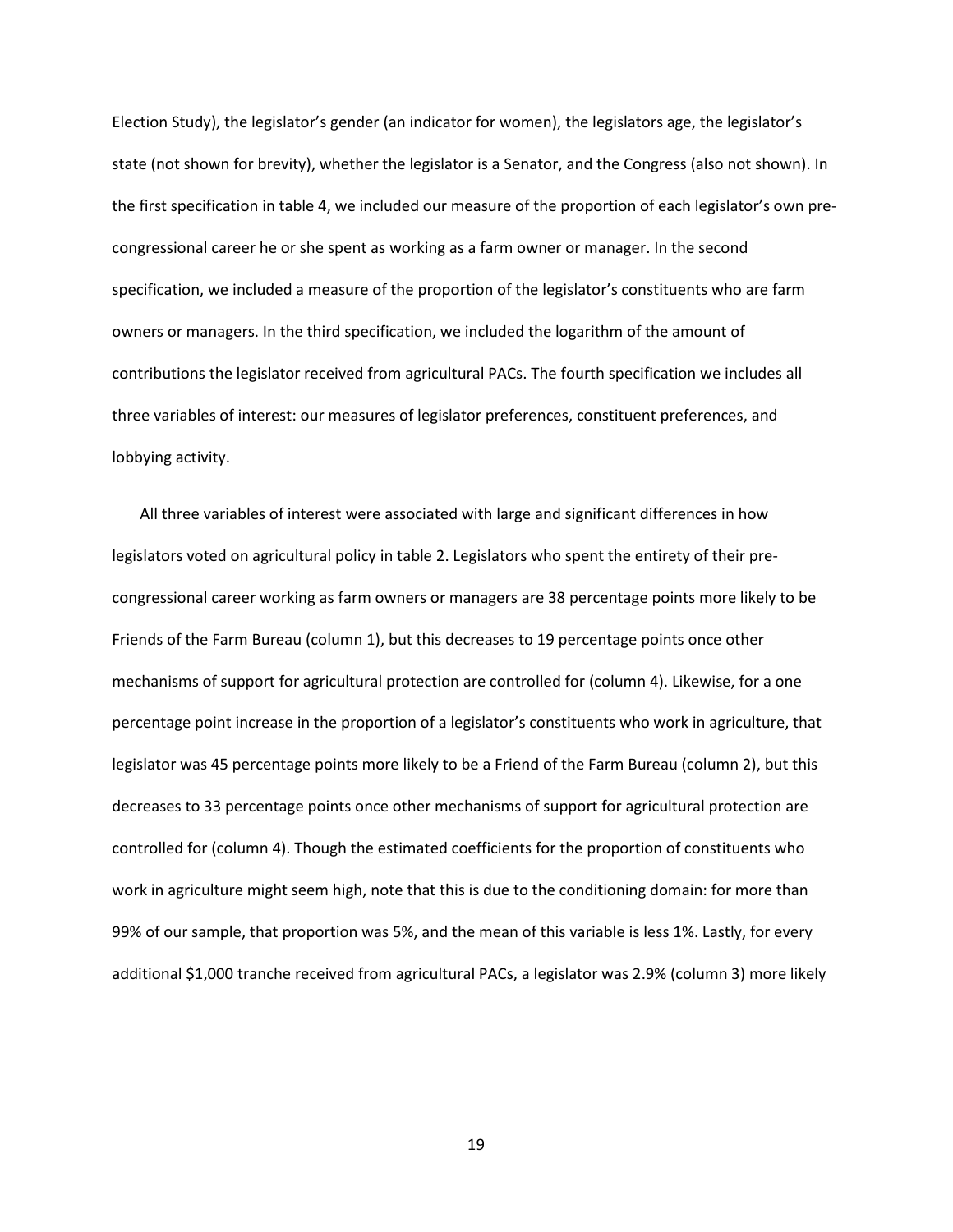to be a Friend of the Farm Bureau,<sup>10</sup> but this decreases to 2.5% (column 4) once other mechanisms of support for agricultural protection are controlled for.

In Table 3, we re-estimate the last specification in Table 2 (our most complete specification, which includes all three of our explanatory variables, the controls, as well as state, chamber, and Congress fixed effects), this time using each of the explanatory variables from Figures 1 through 3. Several patterns immediately stand out. First, the Republican indicator—which captures how much more likely Republican lawmaker are to support the legislation in question, how much higher they score on the Farm Bureau scores, or how much more likely they are to be a Friend of the Farm Bureau—changes signs. On each of the major agricultural subsidy bills we examined, Democrats were more likely to support the bill than Republicans. Surprisingly, however, the Farm Bureau tended to rate Republicans more favorably: on the broader set of agricultural policies up for grabs in each Congress, Republicans tend to side with farmers more often than Democrats.

Of the three factors we considered—legislator preferences, constituent preferences, and lobbying electoral incentives were the most consistently associated with legislative action on farm bills: in all but one specification, the proportion of a legislator's constituents who were farmers was significantly associated with a greater likelihood to support farmers. Legislators' own preferences were significantly associated with pro-farmer voting in three specifications. Lobbying in just two.

In some sense, these results should come as no surprise: when high-profile legislation is on the table, legislators always worry about how their choices might be used against them come election time

 $\overline{a}$ 

<sup>&</sup>lt;sup>10</sup> Note that in all of our specifications, we regress a binary outcome on the logarithm of the amount of money received from agricultural PACs in 1,000s of dollar. As such, the estimated coefficient for the logarithm of agricultural PAC contributions cannot be interpreted as an elasticity. To be interpreted as such, the estimated coefficient has to be divided by how much money a legislator has received to recover. That is, when  $y = \alpha +$  $\beta$ ln(x),  $\partial y/\partial x = \beta/x$ . This last ratio can be computed in one of two ways: at means (i.e., computing  $\beta/\bar{x}$ ), or taking the mean thereof (i.e., computing  $\sum_{i=1}^{N}(\beta/x_i)$ ). We opt for the latter approach.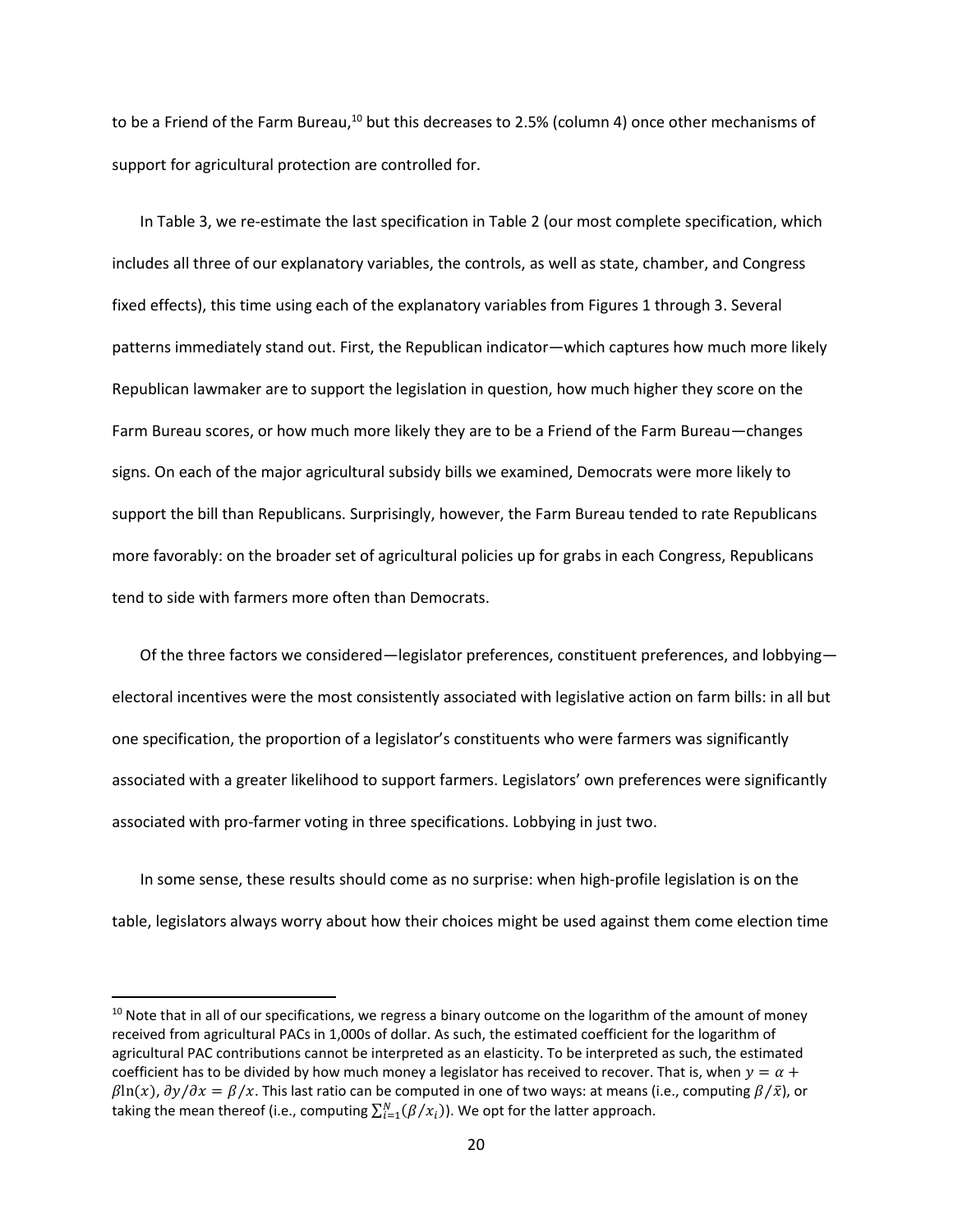(Arnold 1990). When legislators consider lower-profile policies, however, they have more leeway. When we examine composite measures of how legislators behave on a wide range of important agricultural issues, we find that lobbying, legislator preferences, and constituent preferences all seem to matter. However, when we narrow our focus to roll call voting on two highly-visible bills, the importance of lobbying and legislator preferences is less clear: the coefficients have the expected signs, but the relationships are considerably noisier. Why do lawmakers in the U.S. subsidize agriculture? Part of the explanation seems to be that many of them personally favor agriculture, and part of the explanation seems to be that many of them have strong ties to groups that lobby on behalf of farmers. But the most important single factor seems to be that so many legislators represent constituents who stand to benefit from agricultural subsidies.

Do any of our three variables of interest substitute for or complement one another? As a simple test, Table 4 replicates the regression specifications from Table 3, this time adding terms that interact each pair of our three explanatory variables. Modeled this way, the independent importance of legislator preferences and constituent preferences is clearer: the coefficients for legislators' own backgrounds in farming are statistically significant in three of the roll call vote specifications. Working as a farmer and representing farmers seem to be strong substitutes for one another. A legislator who worked as a farmer *and* represents a large number of farmers will tend to vote like a legislator who only had one of those qualities. When legislators decide to support farmers, it may be because their constituents compel them to, or it may because they personally believe that supporting farmers is good public policy. In places where farming is not a major industry, electing a farmer to Congress boosts the chances that the legislator will support agriculture; in places where agriculture is king, lawmakers tend to support farmers regardless of their backgrounds.

21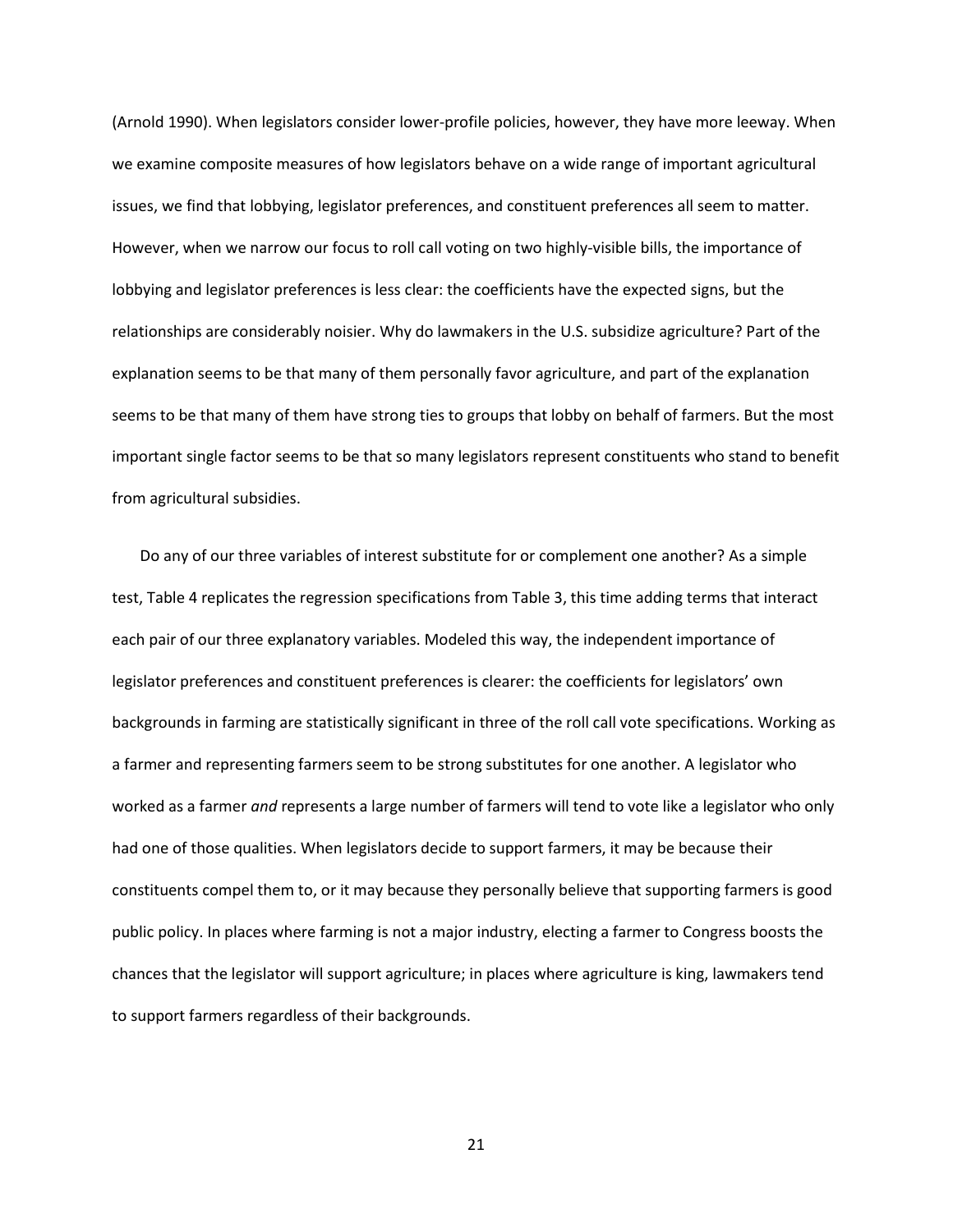#### **6. Summary and Conclusions**

Starting from the observation that as GDP per capita increases, a country is more likely to support agriculture – the so-called developmental paradox (Lindert, 1991; Barrett, 1999) – this paper has sought to answer the question "Why do members of Congress support agricultural protection?" Using data on the members of the 106<sup>th</sup> through 110<sup>th</sup> US Congresses, we have tested three hypotheses. Specifically, we have looked at whether legislator preferences, electoral competition, or lobbying drive two sets of measures related to agricultural protection, roll call votes on the 2002 and 2008 farm bills, Farm Bureau scores, and the "Friend of the Farm Bureau" designation.

Although all three of our competing hypotheses explain some of the variation in support for agricultural protection, the one explanation that almost always explains support for agricultural protection is the electoral pressure a legislator faces, i.e., the proportion of her constituents who are farm owners or farm managers. Moreover, we find that a legislator's preferences for agricultural protection and the degree of electoral competition he faces are substitutes for one another.

This is not to say that lobbying does not matter. If agricultural PAC contributions were irrelevant to legislative outcomes, those PACs would find other ways to spend their money. *At the margin*, however, agricultural PACs do not seem to be simply "buying votes." As others have noted, PACs give to legislators not to change their votes but to influence who gets elected (Abler 1991) and to mobilize allies to do work behind the scenes (Hall and Wayman 1990). Generally speaking, our findings are close to those of Vesenka (1989), who found that PACs explain very little but that ideology (i.e., party affiliation) explains quite a bit of variation in support for agricultural protection.

Of course, our approach has a few important limitations. First and foremost is our inability to make causal statements. Our data are observational and we do not have an experimental research design: it would be a mistake to conclude that the relationships discussed above are causal. This is simply an

22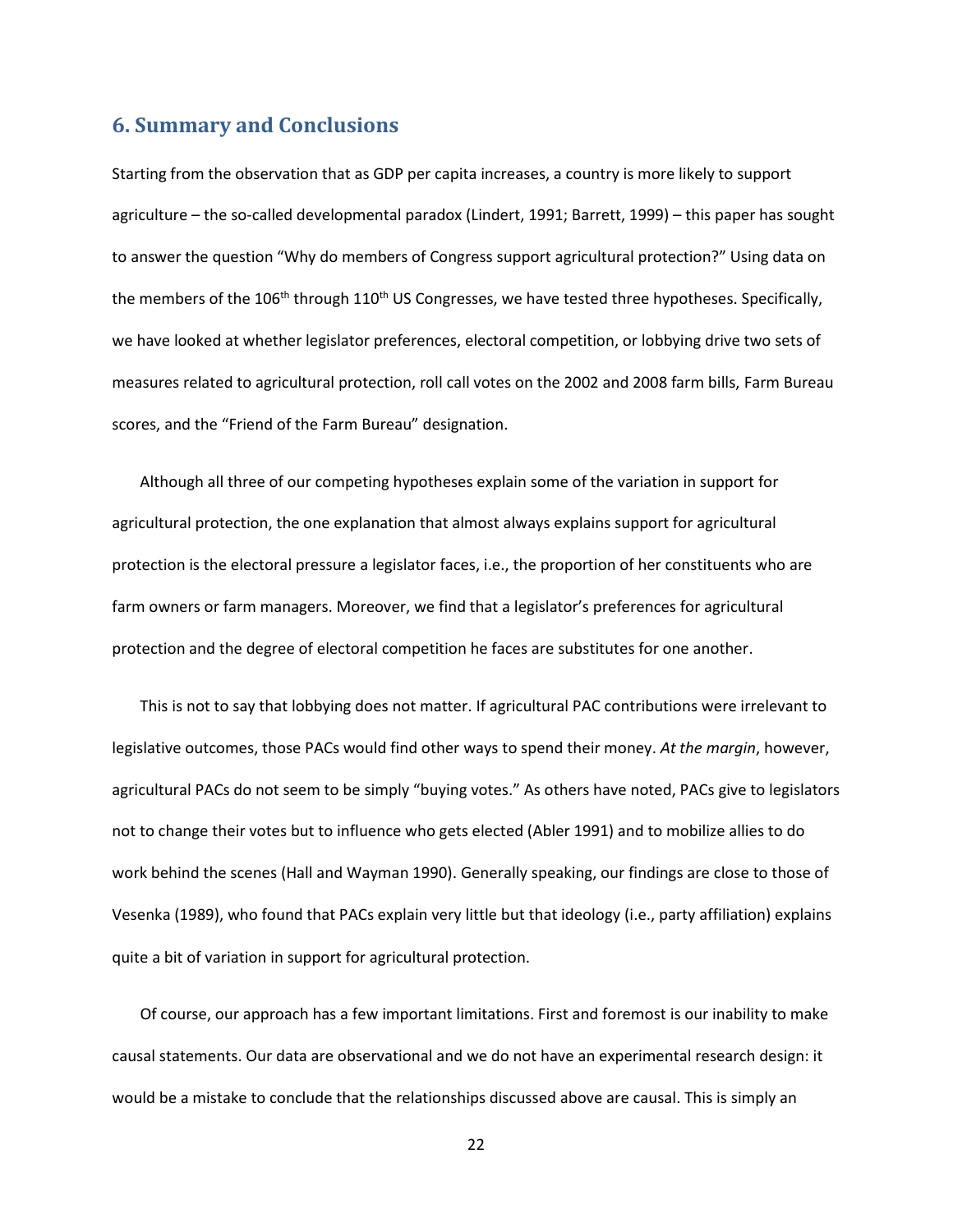inherent feature of most studies of legislative decision making. Our observational data can help us test the observable implications of causal theories about agricultural protection in Congress, but a complete causal statement will have to wait for future research.

Second, much of the action on any given farm bill occurs at the committee level, i.e., well before the vast majority of legislators cast a vote, and our data do not allow us to study what goes on in committees. Another promising direction for future research, then, might be to explore in greater detail the role of the House and Senate Agricultural Committee membership.

Finally, although our results are not causal, they have important practical implications for reformers. The most consistent predictor of support for agricultural protection is the proportion of a legislator's constituents who are farm owners or farm managers. But those voters can only play an important role in the policy-making process if other voters are in the dark about the costs they shoulder when Congress enacts agricultural protections (Becker, 1983). The solution, then, may be to educate voters about the costs and benefits of agricultural policy. In addition, our findings have clear implications for advocates of agricultural protection as well. Those who want to see more support for agriculture in Congress should try to elect more farm owners.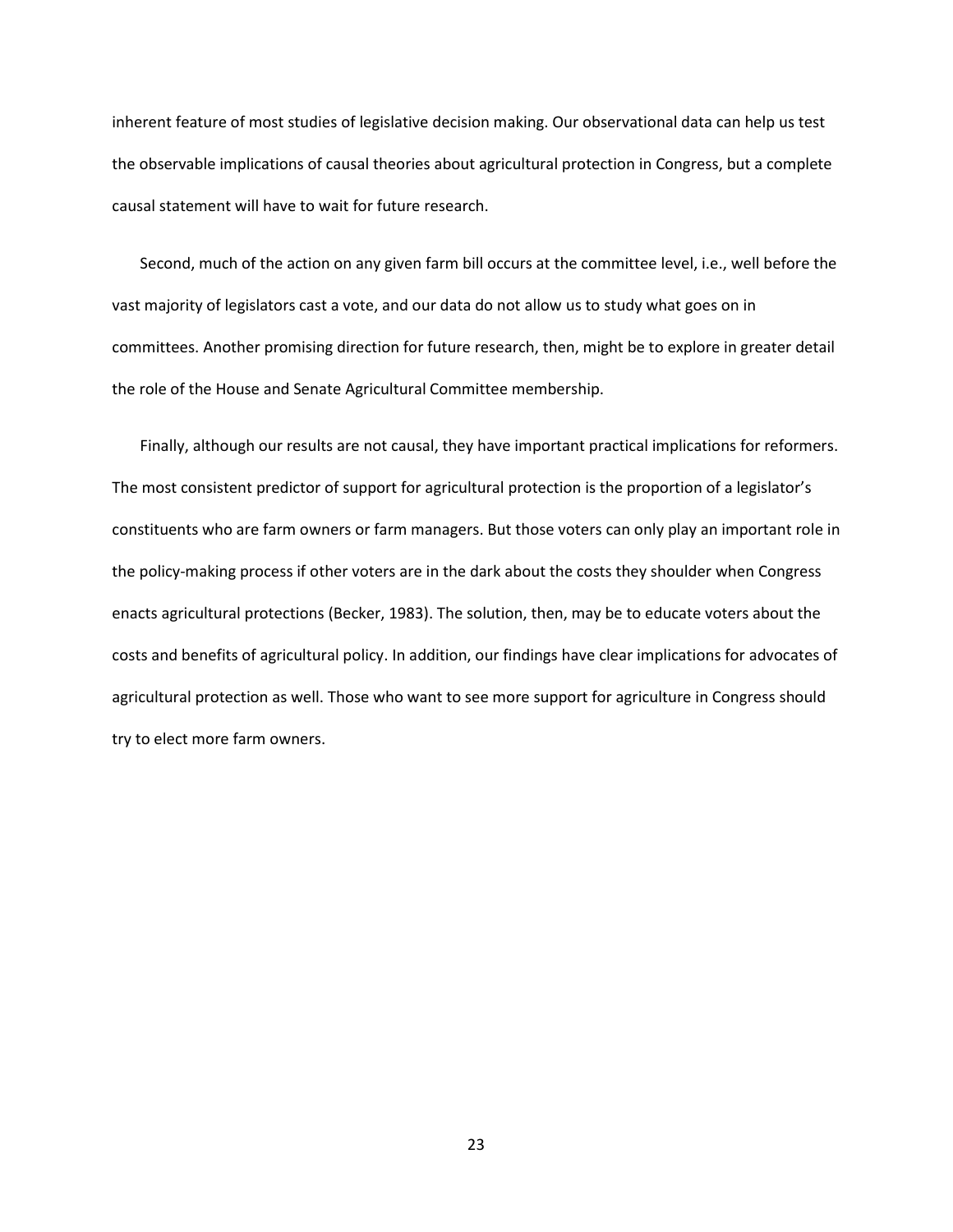# **References**

- Abler, David G. (1991), "Campaign Contributions and House Voting on Sugar and Dairy Legislation," *American Journal of Agricultural Economics* 73: 11-17.
- Allen, Douglas W. (1991), "Homesteading and Property Rights, or 'How the West Was Really Won'," *Journal of Law and Economics* 34: 1-23.
- Anderson, Kym (1993), "Lobbying Incentives and the Pattern of Protection in Rich and Poor Countries," *Economic Development and Cultural Change* 43: 401-423
- Anderson, Kym, and Yujiro Hayami (1986), *The Political Economy of Agricultural Protection*, Sydney: Allen and Unwin.
- Arnold, R. Douglas (1990), *The Logic of Congressional Action*, New Haven, CT: Yale University Press.
- Assman, Christian, Christian Henning, and Eva Krampe (2012), "Constitutional Rules, Informal Institutions, and Agricultural Protection in Developing and Industrial Countries: Theory and Empirical Evidence," Working Paper, University of Bamberg.
- Barrett, Christopher B. (1999), "The Microeconomics of the Developmental Paradox: On the Political Economy of Food Price Policy," *Agricultural Economics* 20: 159-172.

Bates, Robert (1981), *Markets and States in Tropical Africa*, Berkeley, CA: University of California Press.

- Becker, Gary (1983), "A Theory of Competition among Pressure Groups for Political Influence," *Quarterly Journal of Economics* 98: 371-400.
- Beghin, John C., and Mylène Kherallah (1994), "Political Institutions and International Patterns of Agricultural Protection," *Review of Economics and Statistics* 76: 482-489.
- Bellemare, Marc F. (2013), "Rising Food Prices, Food Price Volatility, and Social Unrest," Working Paper, University of Minnesota.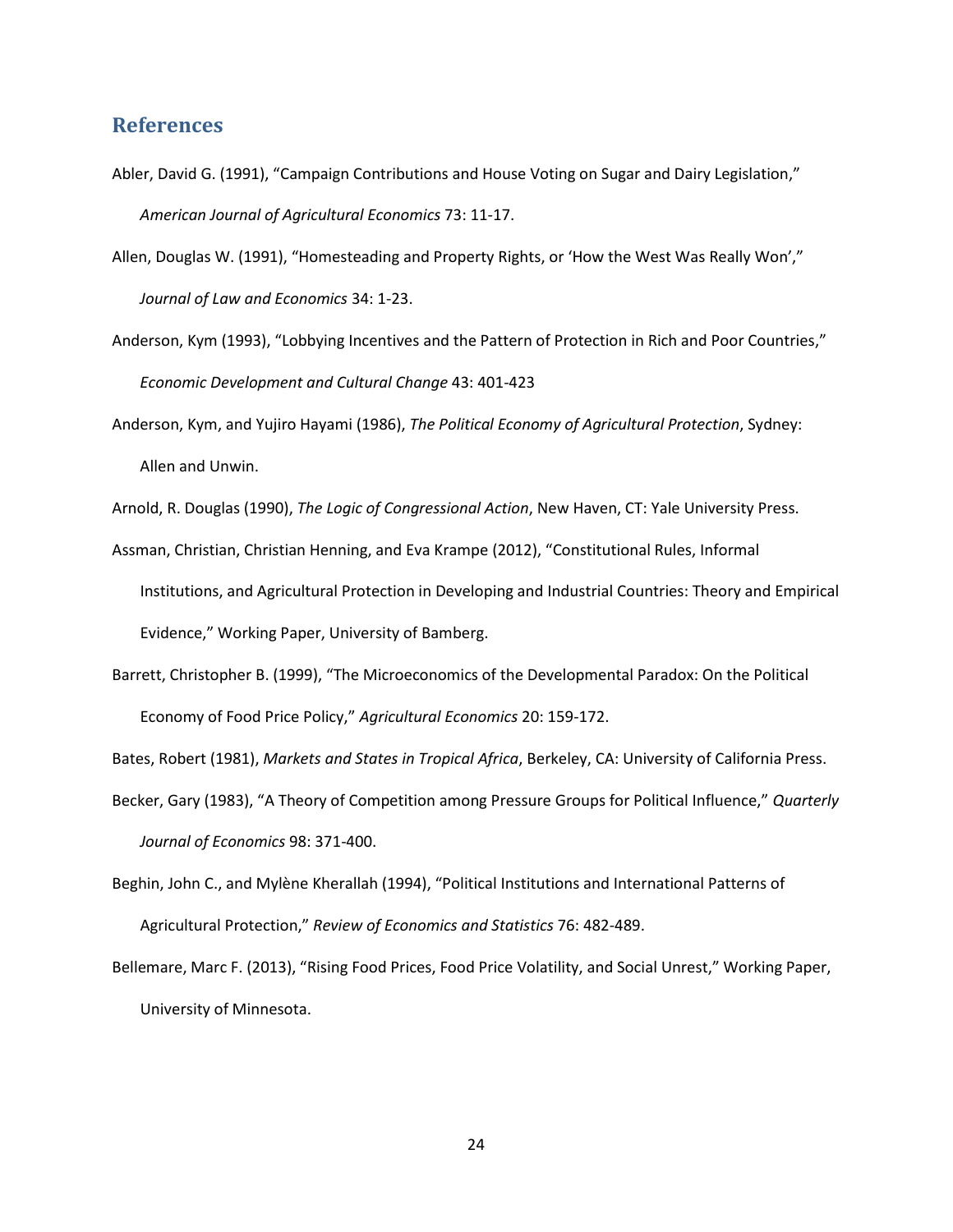- Bellemare, Marc F., Christopher B. Barrett, and David R. Just (2013), "The Welfare Impacts of Commodity Price Volatility: Evidence from Rural Ethiopia," *American Journal of Agricultural Economics* forthcoming.
- Brooks, Jonathan C., A. Colin Cameron, and Colin A. Carter (1998), "Political Action Committee Contributions and U.S. Congressional Voting on Sugar Legislation," *American Journal of Agricultural Economics* 80: 441-454.
- Bullock, David S., and Jay S. Coggins (2008), "Do Farmers Receive Huge Rents for Small Lobbying Efforts?," in Tweeten, Luther G., and Stanley R. Thompson, eds., *Agricultural Policy for the 21st Century*, New York: Wiley.

Burden, Barry C (2007), *The Personal Roots of Representation*, Princeton: Princeton University Press.

Carnes, Nicholas [producer and distributor] (2011), *Congressional Leadership and Social Status* [dataset].

- Carnes, Nicholas (2012), "Does the Numerical Underrepresentation of the Working Class in Congress Matter?," *Legislative Studies Quarterly* 37: 5-34.
- Carnes, Nicholas (2013), *White-Collar Government: The Hidden Role of Class in Economic Policy Making*, Chicago: University of Chicago Press.

Center for Responsive Politics [producer and distributor] (2012), Bulk Data [dataset], OpenSecrets.org.

Cochrane, Willard (1958), *Farm Prices: Myth and Reality*, Minneapolis, MN: University of Minnesota Press.

Coughlin, Peter J. (1992), *Probabilistic Voting Theory*, Cambridge: Cambridge University Press.

de Gorter, Harry, and Johan Swinnen (2002), "Political Economy of Agricultural Policy," in Bruce L. Gardner and Gordon C. Rausser, eds., *Handbook of Agricultural Economics, Volume 2B*, Amsterdam: Elsevier-North Holland.

Denzau, Arthur C., and Michael C. Munger (1986), "Legislators and Interest Groups: How Unorganized Interests Get Represented," *American Political Science Review* 80: 89-106.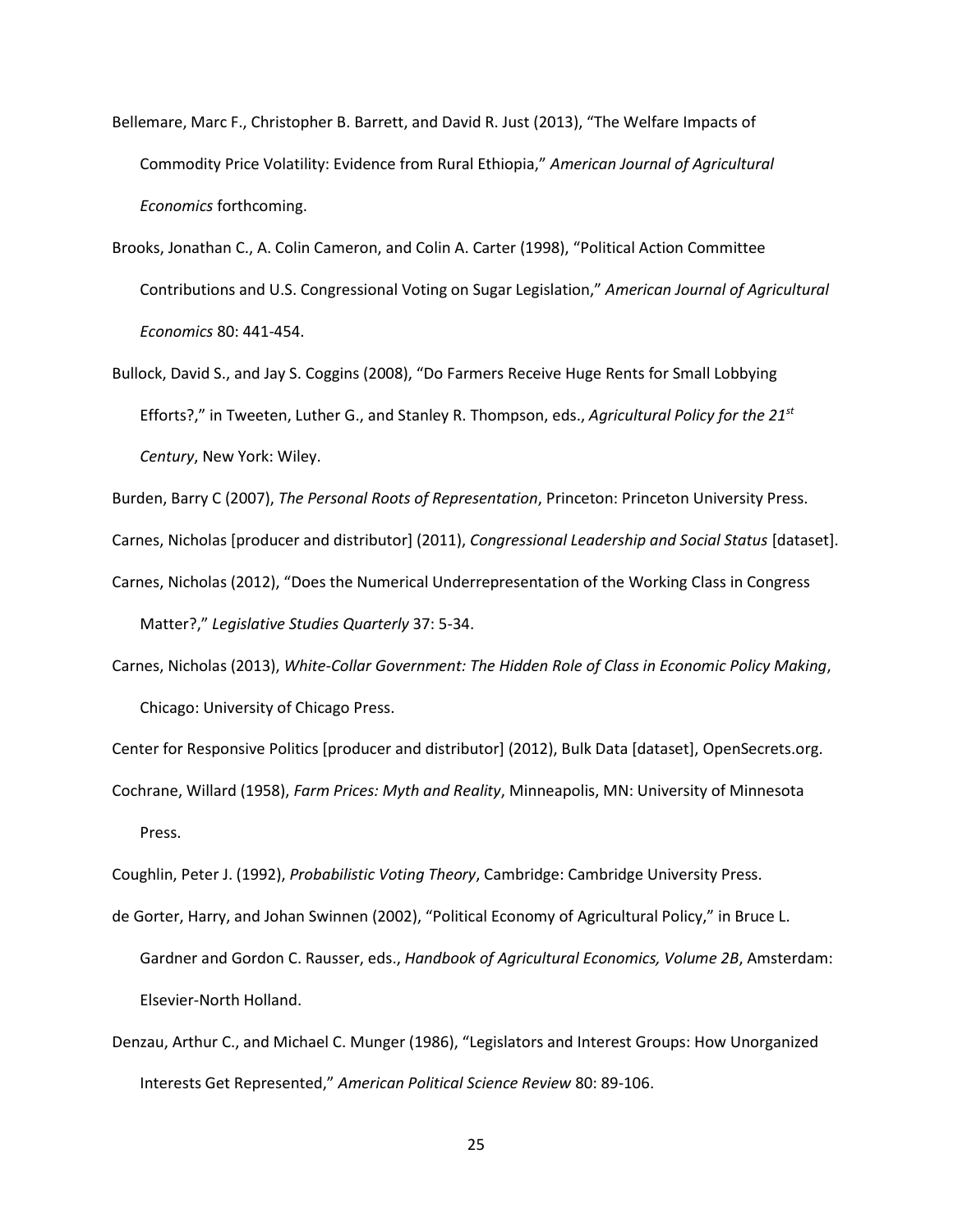Downs, Anthony (1957), *An Economic Theory of Democracy*, New York: Harper and Row.

- Gardner, Bruce L. (2006), *American Agriculture in the Twentieth Century: How It Flourished and What It Cost*, Cambridge, MA: Harvard University Press.
- Gawande, Kishore, and Bernard Hoekman (2006), "Lobbying and Agricultural Trade Policy in the United States," *International Organization* 60: 527-561.

Giles, Dave (2013), "Robust Standard Errors for Nonlinear Models,"

<http://davegiles.blogspot.com/2013/05/robust-standard-errors-for-nonlinear.html>last accessed June 14, 2013.

Green, William H. (2012), *Econometric Analysis*, Upper Saddle River, NJ: Prentice Hall.

- Grossman, Gene M., and Elhanan Helpman (1994), "Protection for Sale," *American Economic Review* 84: 833-850.
- Grossman, Gene M., and Elhanan Helpman (1996), "Electoral Competition and Special Interest Politics," *Review of Economic Studies* 63: 265-286.
- Hall, Richard L., and Alan V. Deardorff (2006), "Lobbying as Legislative Subsidy," *American Political Science Review* 100: 69–84.
- Hall, Richard L., and Frank W. Wayman (1990), "Buying Time: Moneyed Interests and the Mobilization of Bias in Congressional Committees," *American Political Science Review* 84: 797–820.
- Hausman, Jerry A., Jason Abrevaya, and Fiona M. Scott-Morton (1999), "Misclassification of the Dependent Variable in a Discrete-Response Setting," *Journal of Econometrics* 87(): 239-269
- Hayami, Yujiro, and Vernon W. Ruttan (1985), *Agricultural Development: An International Perspective,*

*2 nd ed.*, Baltimore, MD: Johns Hopkins University Press.

Hicks, John R. (1932), *The Theory of Wages*, London: MacMillan.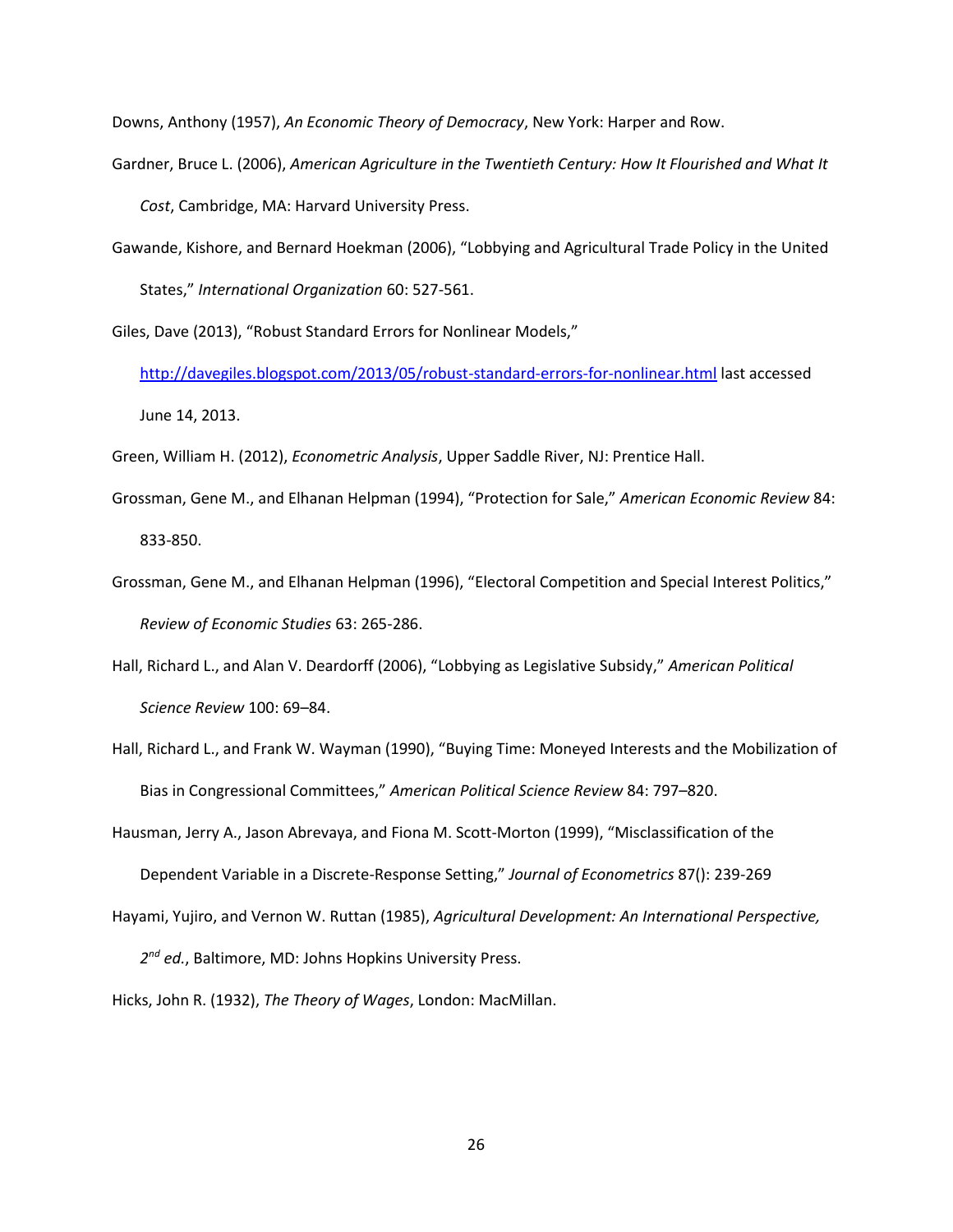- Internal Revenue Service (2013), "SOI Tax Stats Individual Statistical Tables by Size of Adjusted Gross Income," [http://www.irs.gov/uac/SOI-Tax-Stats---Individual-Statistical-Tables-by-Size-of-Adjusted-](http://www.irs.gov/uac/SOI-Tax-Stats---Individual-Statistical-Tables-by-Size-of-Adjusted-Gross-Income)[Gross-Income](http://www.irs.gov/uac/SOI-Tax-Stats---Individual-Statistical-Tables-by-Size-of-Adjusted-Gross-Income) last accessed May 18, 2013.
- Klomp, Jeroen, and Jakob de Haan (2013), "Conditional Election and Partisan Cycles in Government Support to the Agricultural Sector: An Empirical Analysis," *American Journal of Agricultural Economics* forthcoming.
- Knutson, Ronald D., J.B. Penn, Barry L. Flinchbaugh, and Joe L. Outlaw (2007), *Agricultural and Food Policy, 6th ed.*, Upper Saddle River, NJ: Prentice Hall.
- Lindert, Peter H. (1991), "Historical Patterns of Agricultural Policy," In C. Peter Timmer, ed., *Agriculture and the State*, Ithaca: Cornell University Press.
- Lipton, Michael (1977), *Why Poor People Stay Poor: Urban Bias in World Development*, Cambridge, MA: Harvard University Press.
- Miller, Warren E., and Donald E. Stokes (1963), "Constituency Influence in Congress," *American Political Science Review* 57: 45-56.
- Olson, Mancur (1971), *The Logic of Collective Action: Public Goods and the Theory of Groups*, Cambridge, MA: Harvard University Press.
- Orden, David, Robert Paarlberg, and Terry Roe (1999), *Policy Reform in American Agriculture*, Chicago: University of Chicago Press.
- Paarlberg, Robert (2011), *Food Politics*, Oxford: Oxford University Press.
- Park, Jong Hee, and Nathan M. Jensen (2007), "Electoral Competition and Agricultural Support in OECD Countries," *American Journal of Political Science* 51: 314-329.
- Schmitz, Andrew, Charles B. Moss, Troy G. Schmitz, Hartley W. Furtan, and H. Carole Schmitz (2010), *Agricultural Policy, Agribusiness, and Rent-Seeking Behavior*, Toronto: University of Toronto Press.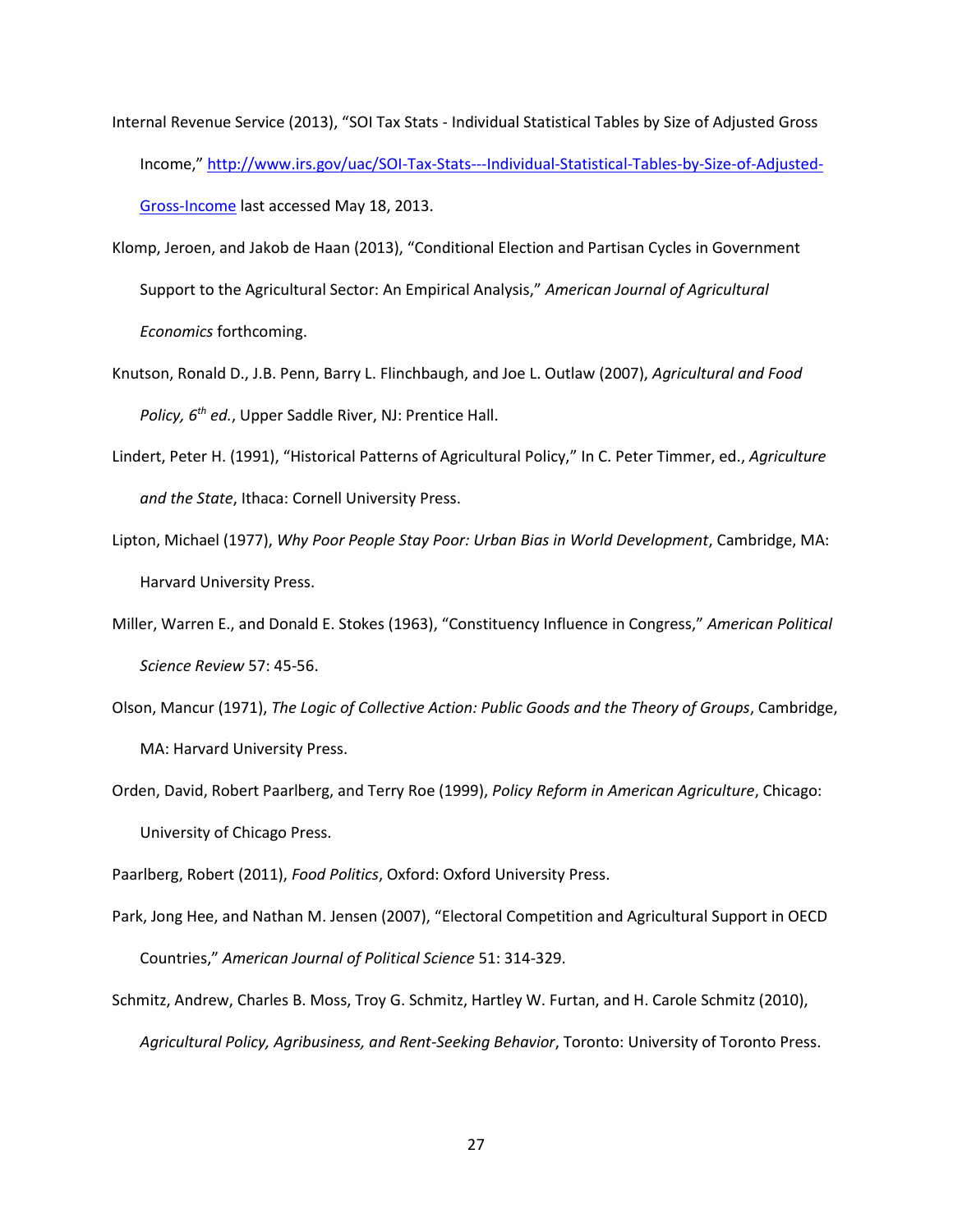- Swinnen, Johan (1994), "A Positive Theory of Agricultural Protection," *American Journal of Agricultural Economics* 76: 1-14.
- Swinnen, Johan (2010), "The Political Economy of Agricultural and Food Policies: Recent Contributions, New Insights, and Areas for Further Research," *Applied Economic Perspectives and Policy* 32: 33-58.
- Swinnen, Johan, and Harry de Gorter (1993), "Why Small Groups and Low-Income Sectors Obtain Subsidies: The 'Altruistic' Side of a 'Self-Interested' Government," *Economics and Politics* 5: 285-293.
- Thies, Cameron G., and Schuyler Porche (2007), "The Political Economy of Agricultural Protection," *Journal of Politics* 69: 116-127.
- Thomson, H. (2013), "Food and Power: The Political Economy of Agricultural Policy under Authoritarian Regimes," Working Paper, University of Minnesota.
- US Government Printing Office (2013a), "Public Law 110-234 Food, Conservation, and Energy Act of 2008,"<http://www.gpo.gov/fdsys/pkg/PLAW-110publ234/pdf/PLAW-110publ234.pdf>last accessed May 18, 2013.
- US Government Printing Office (2013b), "Public Law 104-127 Federal Agriculture Improvement and Reform Act of 1996," <http://www.gpo.gov/fdsys/pkg/PLAW-104publ127/content-detail.html>last accessed May 20, 2013.
- US Government Printing Office (2013c), "Public Law 107-171 Food Security and Rural Investment Act of 2002," <http://www.gpo.gov/fdsys/pkg/PLAW-107publ171/content-detail.html>last accessed May 20, 2013.
- US Government Printing Office (2013d), "Public Law 110-234 Food, Conservation, and Energy Act of 2008," <http://www.gpo.gov/fdsys/pkg/PLAW-110publ234/content-detail.html>last accessed May 20, 2013.
- Vesenka, Mary H. (1989), "Economic Interests and Ideological Conviction: A Note on PACs and Agricultural Acts," *Journal of Economic Behavior & Organization* 12: 259-263.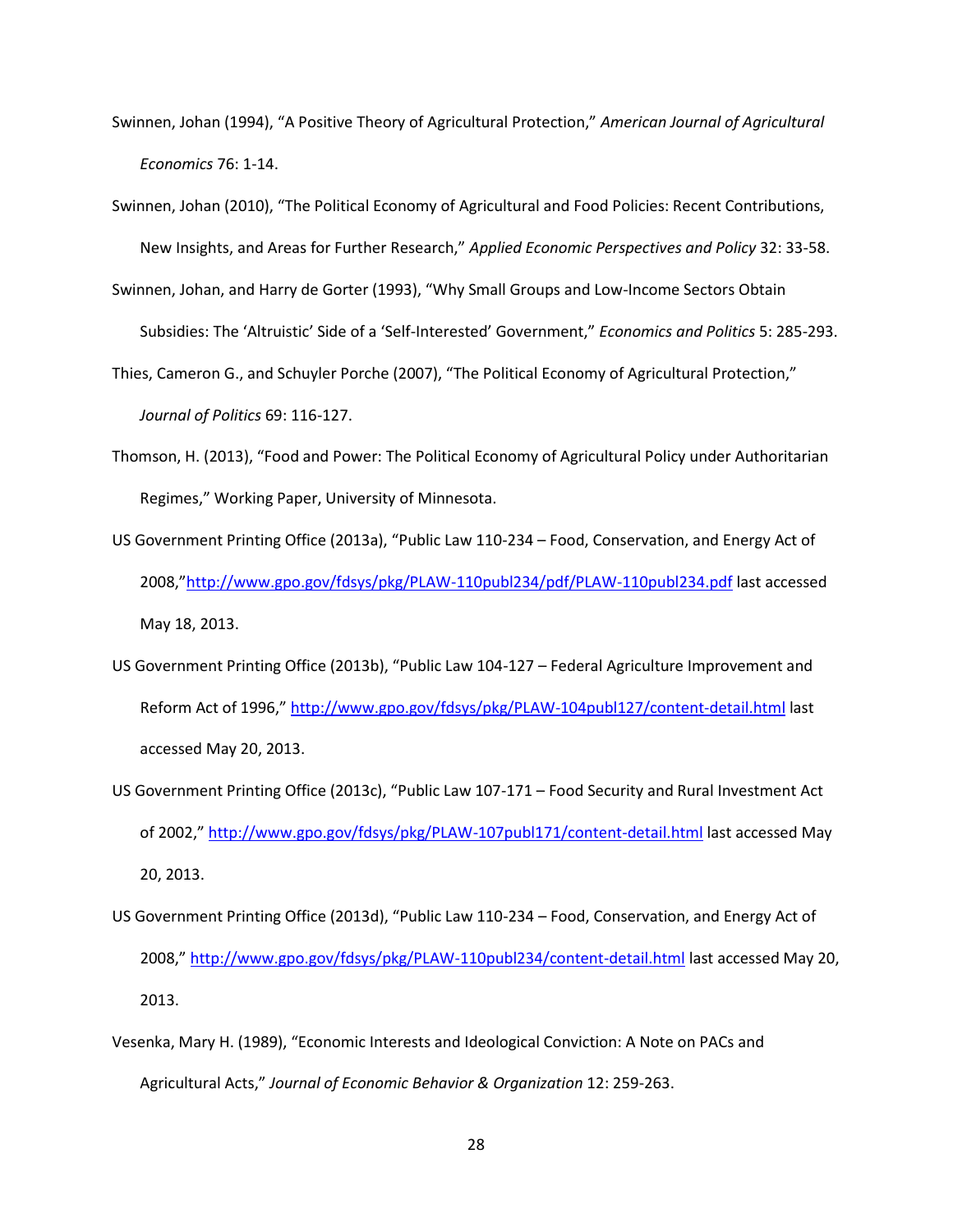World Bank (1986), *World Development Report*, Oxford: Oxford University Press.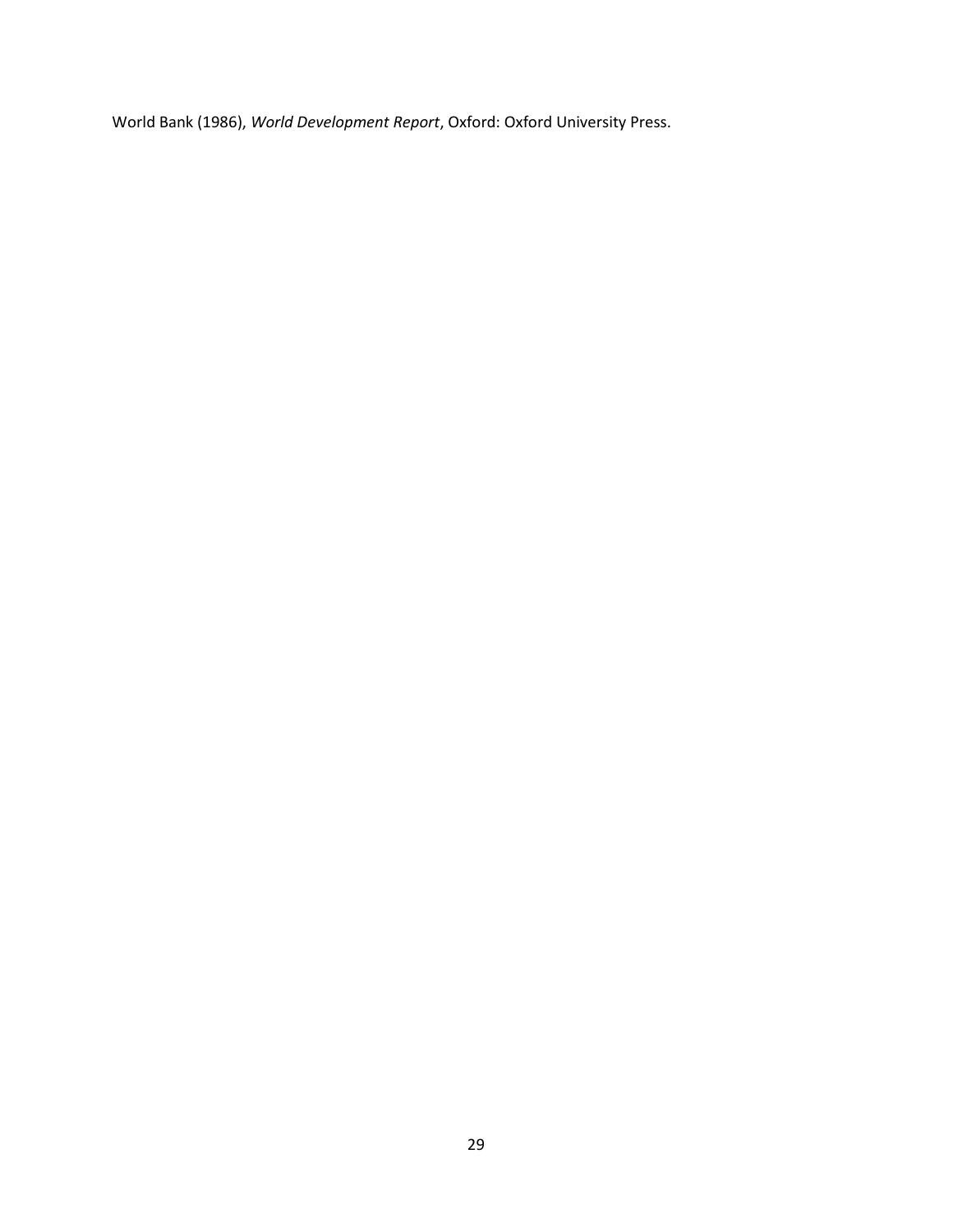

**Figure 1. Do Legislators Who Were Farmers Vote Differently?**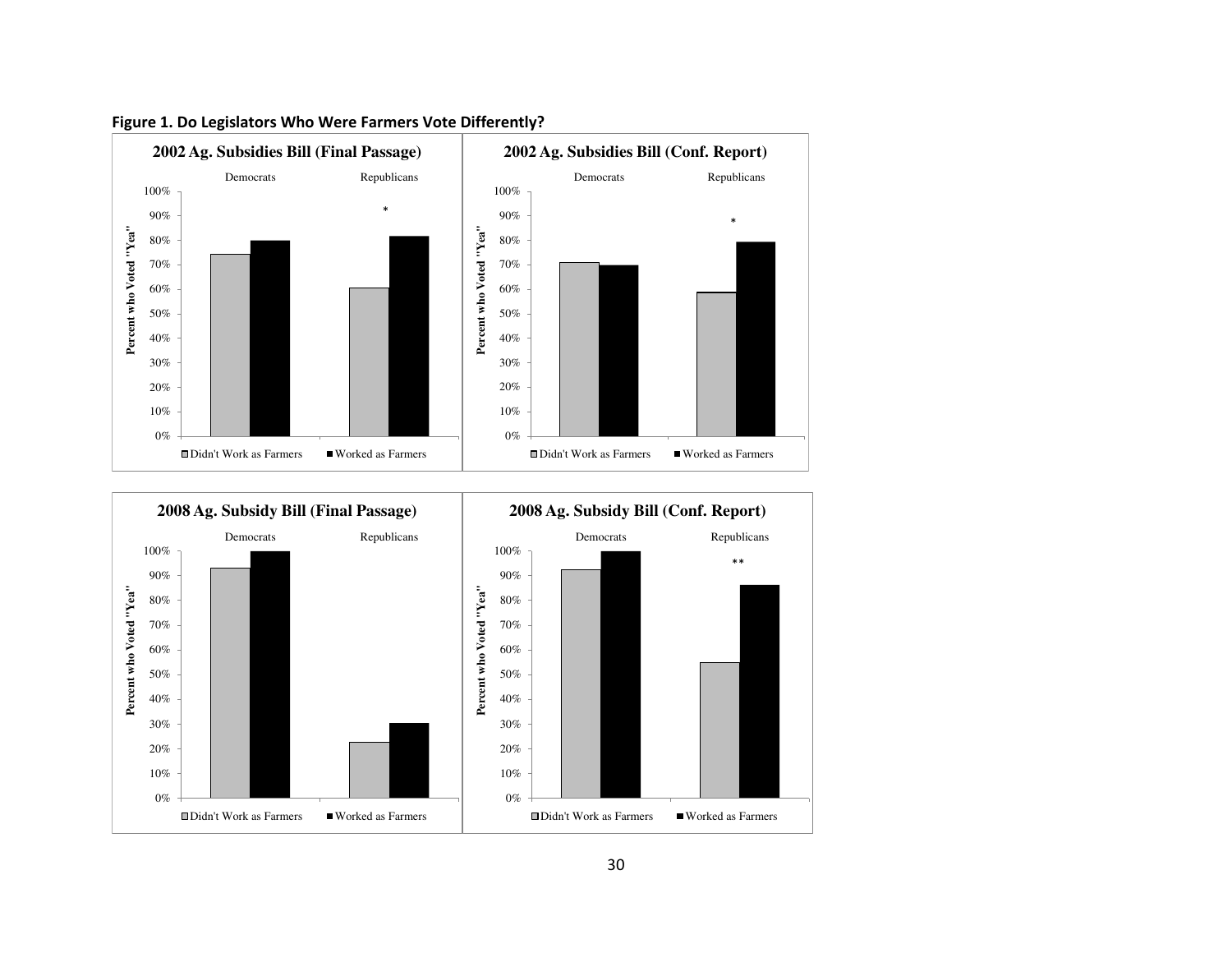



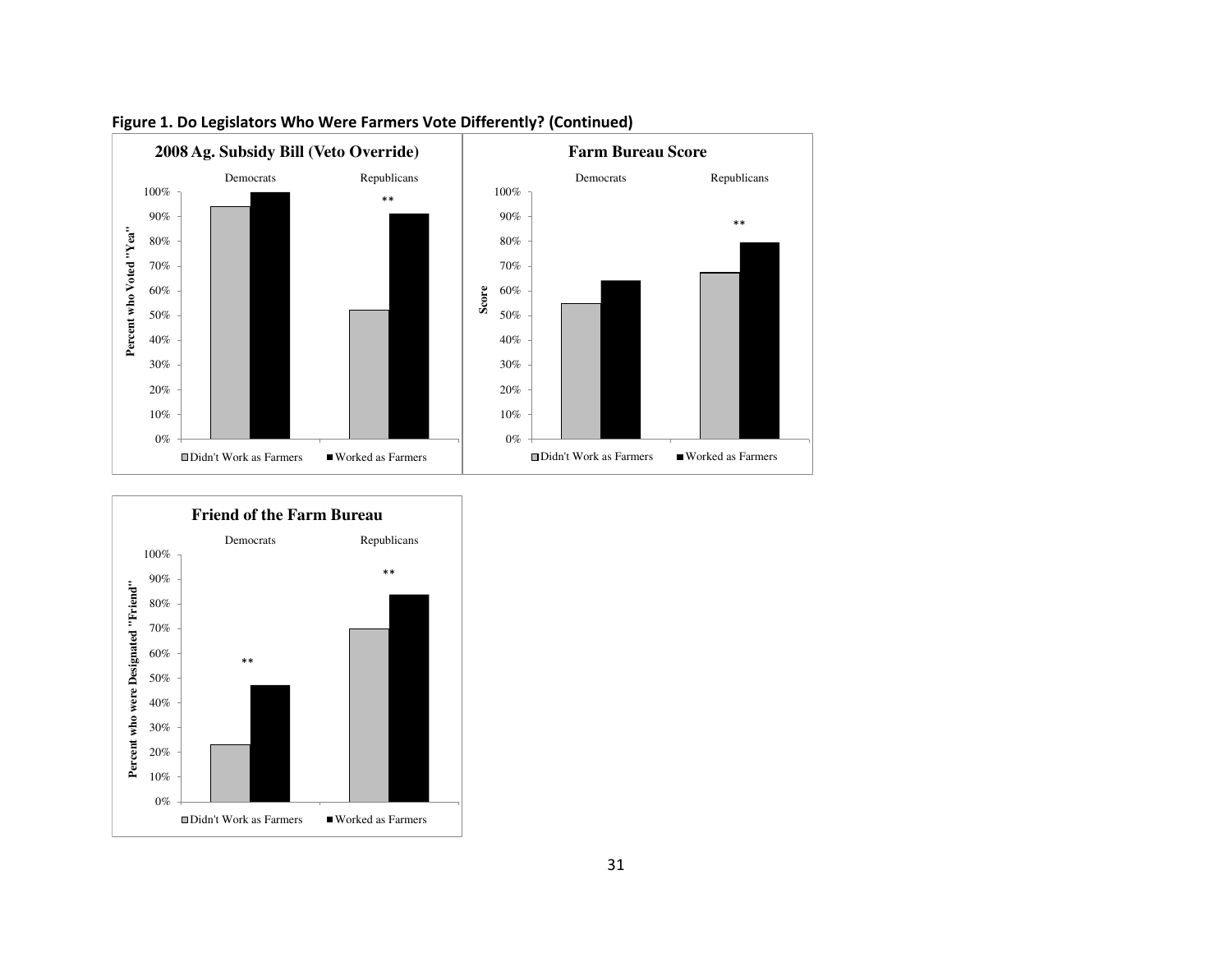

#### **Figure 2. Do Legislators from Districts with a Larger Share of Farmers Vote Differently?**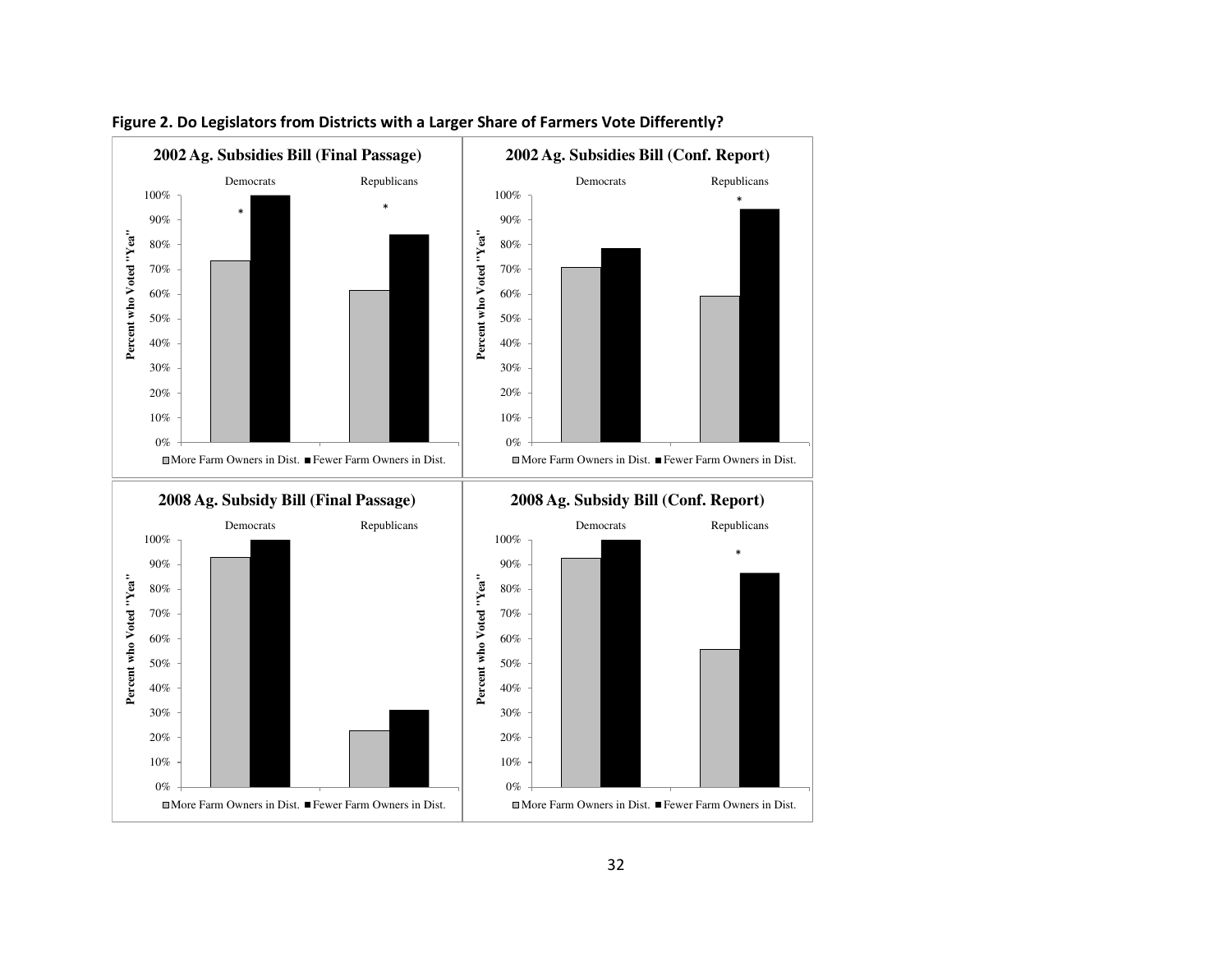

#### **Figure 2. Do Legislators from Districts with a Larger Share of Farmers Vote Differently?**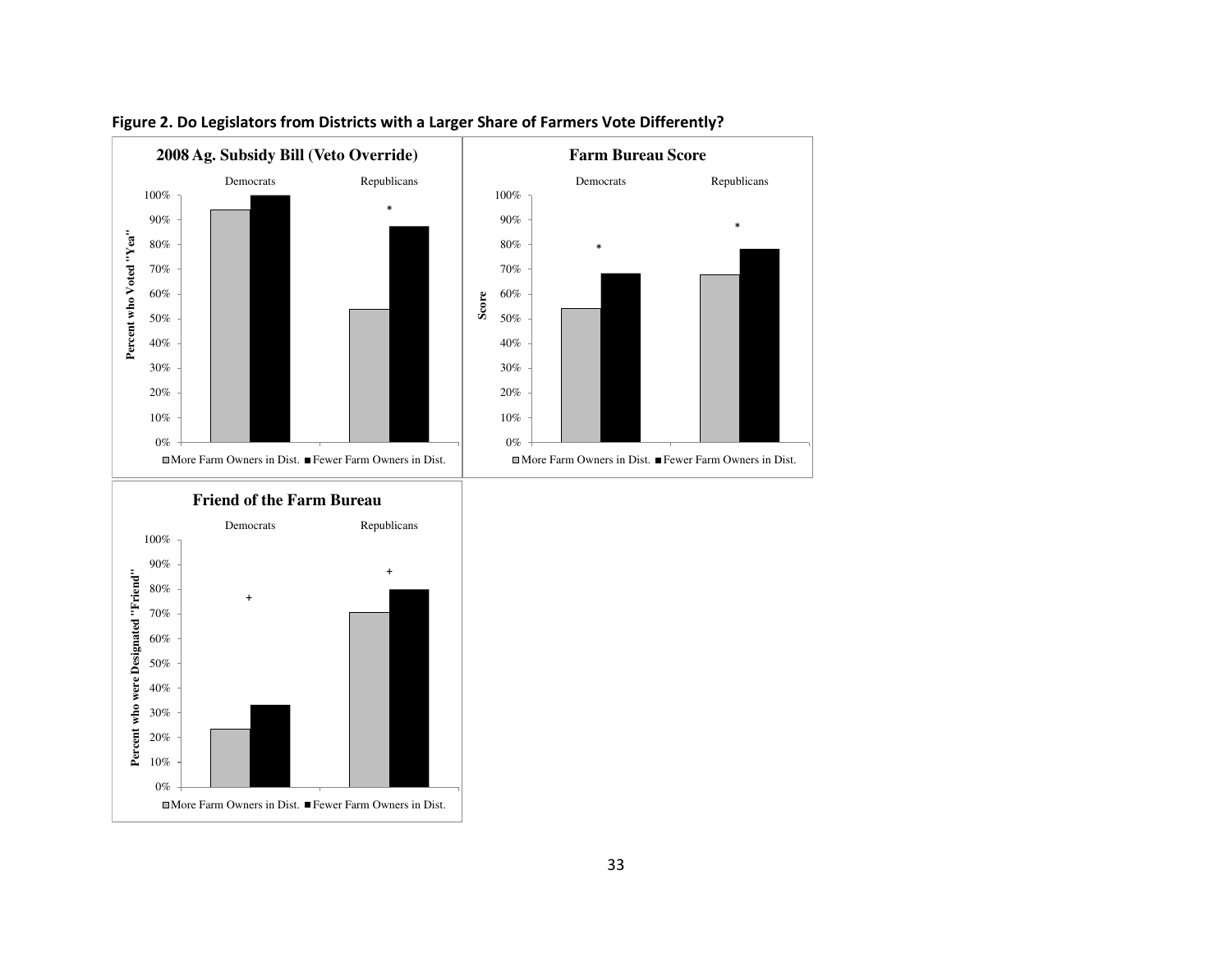

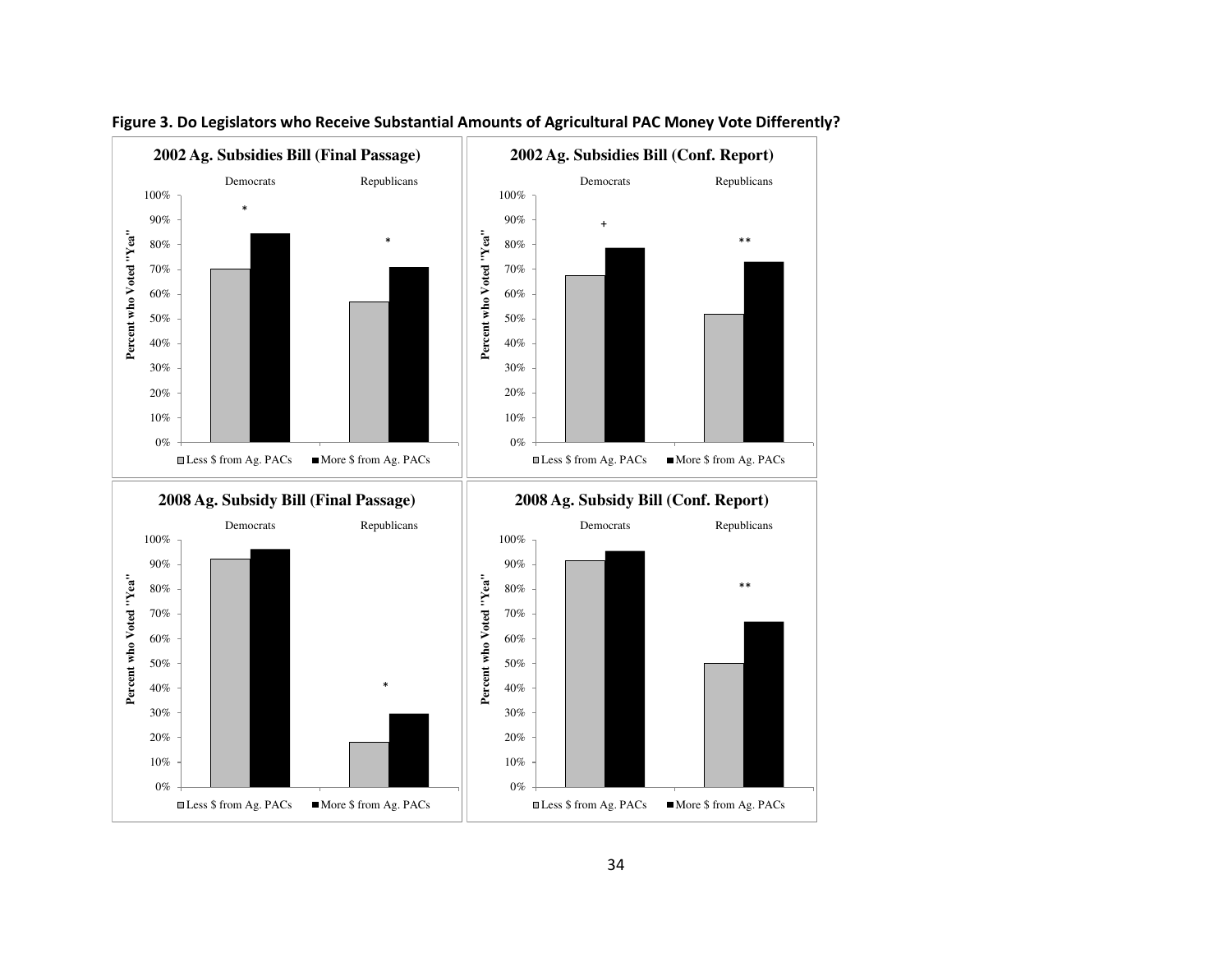

**Figure 3. Do Legislators who Receive Substantial Amounts of Agricultural PAC Money Vote Differently? (Continued)**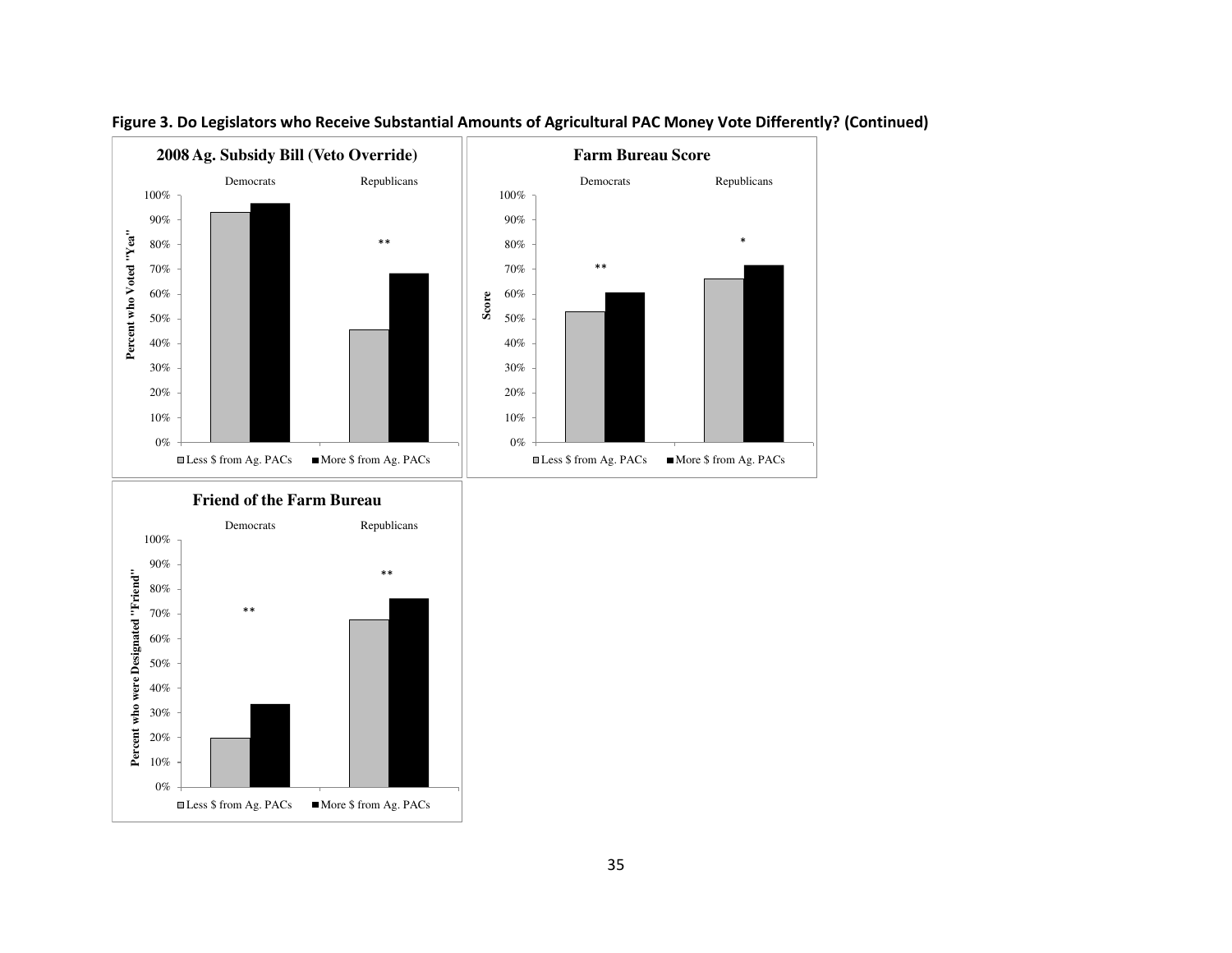#### **Table 1. Descriptive Statistics**

| <b>Variable</b>                                      | <b>Mean</b> | Std. Dev. | N    |
|------------------------------------------------------|-------------|-----------|------|
| Dependent Variables                                  |             |           |      |
| Farm Bill 2002 Passage Vote (Indicator)              | 0.689       | (0.463)   | 511  |
| Farm Bill 2002 Conference Committee Vote (Indicator) | 0.662       | (0.473)   | 518  |
| Farm Bill 2008 Passage Vote (Indicator)              | 0.602       | (0.490)   | 515  |
| Farm Bill 2008 Conference Committee Vote (Indicator) | 0.767       | (0.423)   | 520  |
| Farm Bill 2008 Veto Override Vote (Indicator)        | 0.765       | (0.424)   | 520  |
| Farm Bureau Score (in [0,1] Interval)                | 0.612       | (0.269)   | 906  |
| Friend of the Farm Bureau (Indicator)                | 0.483       | (0.500)   | 2699 |
| Variables of Interest                                |             |           |      |
| Proportion of Career Spent in Agriculture            | 0.022       | (0.091)   | 2715 |
| <b>Proportion of Farm Constituents</b>               | 0.008       | (0.011)   | 2715 |
| Contributions from Agricultural PACs (\$1,000)       | 22.942      | (33.590)  | 2715 |
| Controls                                             |             |           |      |
| Republican (Indicator)                               | 0.511       | (0.500)   | 2714 |
| Proportion of Republican Constituents                | 0.522       | (0.079)   | 2680 |
| Female (Indicator)                                   | 0.142       | (0.349)   | 2715 |
| Age (Years)                                          | 56.069      | (10.050)  | 2715 |
| Senator (Indicator)                                  | 0.187       | (0.390)   | 2715 |
| 106th Congress (Indicator)                           | 0.200       | (0.400)   | 2715 |
| 107th Congress (Indicator)                           | 0.200       | (0.400)   | 2715 |
| 108th Congress (Indicator)                           | 0.199       | (0.399)   | 2715 |
| 109th Congress (Indicator)                           | 0.199       | (0.399)   | 2715 |
| 110th Congress (Indicator)                           | 0.202       | (0.402)   | 2715 |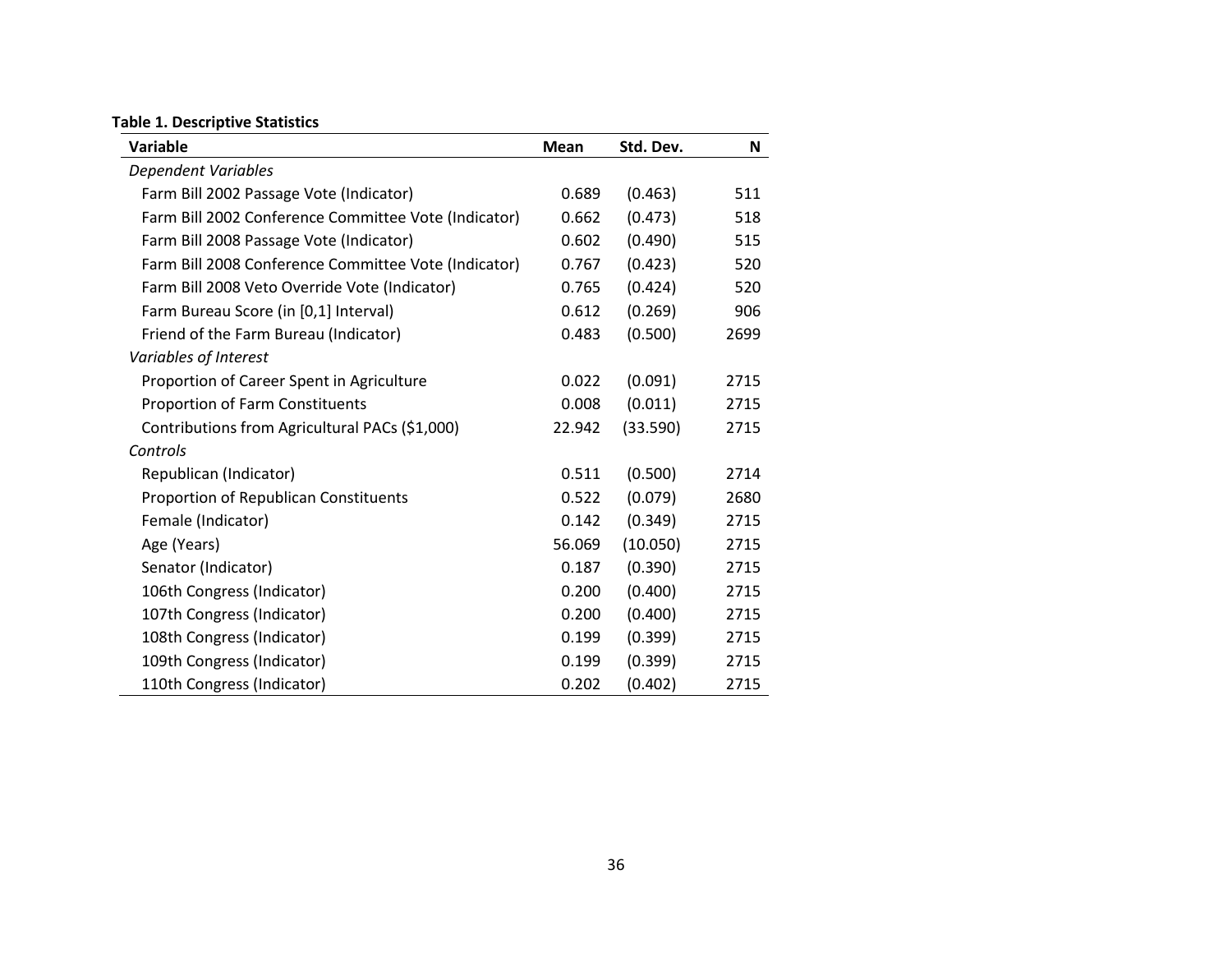| <b>Variables</b>                                                     | (1)         | (2)        | (3)        | (4)        |  |  |  |  |
|----------------------------------------------------------------------|-------------|------------|------------|------------|--|--|--|--|
| Dependent Variable: = 1 if Friend of the Farm Bureau; = 0 Otherwise. |             |            |            |            |  |  |  |  |
| Proportion of Career in Agriculture                                  | $0.384***$  |            |            | $0.191**$  |  |  |  |  |
|                                                                      | (0.087)     |            |            | (0.089)    |  |  |  |  |
| Proportion of Farm Constituents                                      |             | 4.488***   |            | $3.279***$ |  |  |  |  |
|                                                                      |             | (0.768)    |            | (0.786)    |  |  |  |  |
| Log of Agricultural PAC Contributions                                |             |            | $0.020***$ | $0.017***$ |  |  |  |  |
|                                                                      |             |            | (0.003)    | (0.003)    |  |  |  |  |
| Republican                                                           | $0.370***$  | $0.378***$ | $0.359***$ | $0.364***$ |  |  |  |  |
|                                                                      | (0.026)     | (0.026)    | (0.026)    | (0.025)    |  |  |  |  |
| Proportion of Republican Constituents                                | $-0.413***$ | $-0.323**$ | $-0.368**$ | $-0.289*$  |  |  |  |  |
|                                                                      | (0.158)     | (0.159)    | (0.156)    | (0.157)    |  |  |  |  |
| Female                                                               | $-0.022$    | $-0.017$   | $-0.027$   | $-0.014$   |  |  |  |  |
|                                                                      | (0.024)     | (0.023)    | (0.022)    | (0.022)    |  |  |  |  |
| Age                                                                  | $-0.001$    | $-0.001$   | $-0.001$   | $-0.001$   |  |  |  |  |
|                                                                      | (0.001)     | (0.001)    | (0.001)    | (0.001)    |  |  |  |  |
| Senator                                                              | $0.044*$    | $0.039*$   | $0.053**$  | $0.053**$  |  |  |  |  |
|                                                                      | (0.023)     | (0.023)    | (0.022)    | (0.022)    |  |  |  |  |
| Constant                                                             | 0.148       | 0.054      | 0.129      | 0.057      |  |  |  |  |
|                                                                      | (0.150)     | (0.153)    | (0.165)    | (0.164)    |  |  |  |  |
| Observations                                                         | 2,665       | 2,665      | 2,665      | 2,665      |  |  |  |  |
| <b>State Fixed Effects</b>                                           | Yes         | Yes        | Yes        | Yes        |  |  |  |  |
| <b>Congress Fixed Effects</b>                                        | Yes         | Yes        | Yes        | Yes        |  |  |  |  |
| R-squared                                                            | 0.382       | 0.380      | 0.385      | 0.391      |  |  |  |  |

# **Table 2. OLS Estimation Results for Friends of the Farm Bureau**

Robust standard errors in parentheses

\*\*\* p<0.01, \*\* p<0.05, \* p<0.1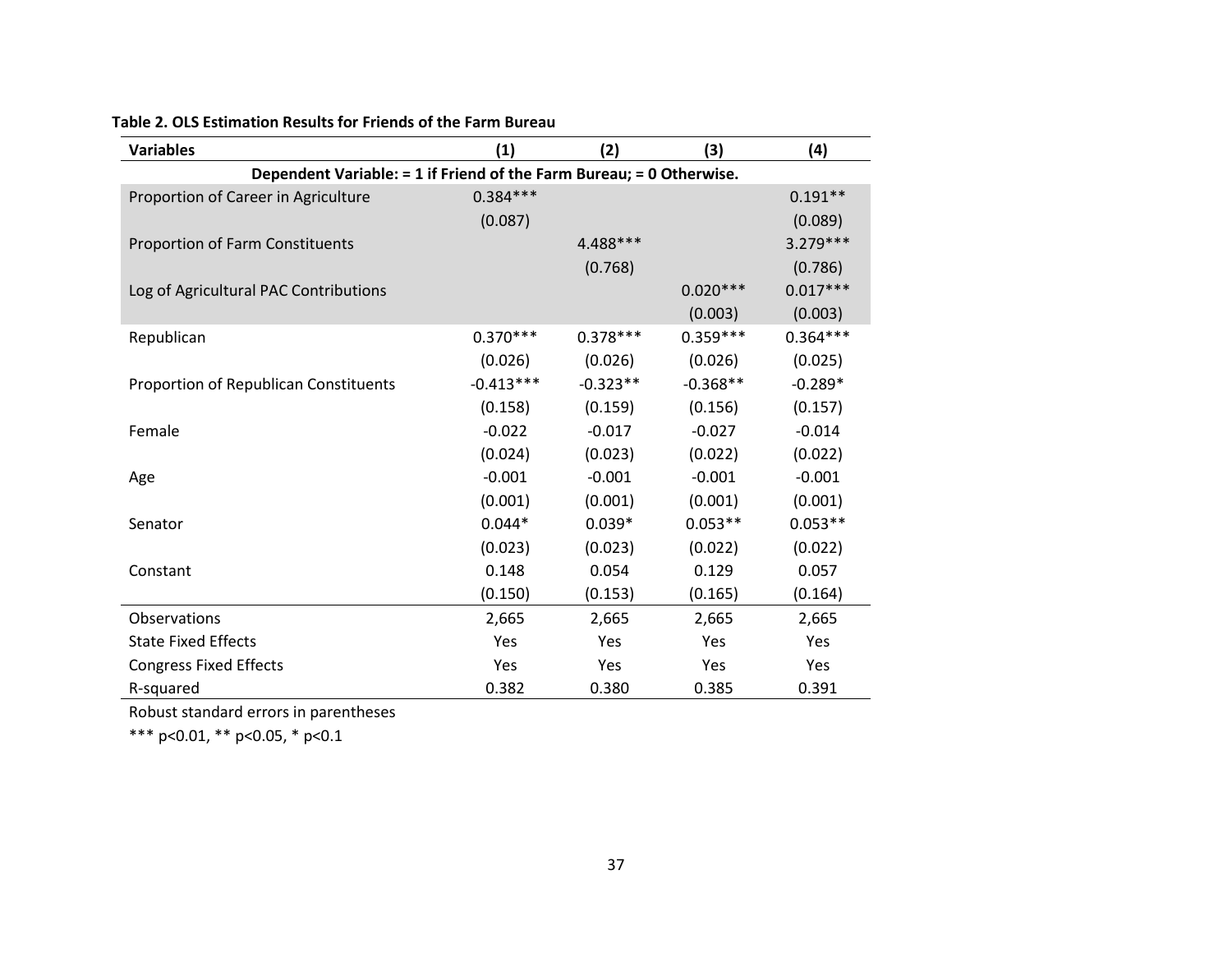|                                       | (1)            | (2)         | (3)         | (4)            | (5)                | (6)          | (7)           |
|---------------------------------------|----------------|-------------|-------------|----------------|--------------------|--------------|---------------|
|                                       | Farm Bill 2002 |             |             | Farm Bill 2008 | <b>Farm Bureau</b> |              |               |
| <b>Variables</b>                      | Pass.          | Conf.       | Pass.       | Conf.          | <b>Veto</b>        | <b>Score</b> | <b>Friend</b> |
| Proportion of Career in Agriculture   | 0.032          | $-0.165$    | 0.133       | 0.270          | $0.432**$          | $0.149*$     | $0.191**$     |
|                                       | (0.190)        | (0.276)     | (0.161)     | (0.186)        | (0.189)            | (0.085)      | (0.089)       |
| Proportion of Farm Constituents       | $5.690**$      | 5.707       | $3.183***$  | 5.940**        | $7.113**$          | $2.480***$   | $3.279***$    |
|                                       | (2.705)        | (4.140)     | (1.201)     | (2.571)        | (2.940)            | (0.590)      | (0.786)       |
| Log of Agricultural PAC Contributions | 0.005          | 0.009       | $-0.004$    | 0.003          | $-0.001$           | $0.008**$    | $0.017***$    |
|                                       | (0.007)        | (0.007)     | (0.006)     | (0.006)        | (0.005)            | (0.003)      | (0.003)       |
| Republican                            | $-0.197***$    | $-0.136***$ | $-0.696***$ | $-0.390***$    | $-0.382***$        | $0.091***$   | $0.364***$    |
|                                       | (0.050)        | (0.049)     | (0.037)     | (0.043)        | (0.041)            | (0.021)      | (0.025)       |
| Proportion of Republican Constituents | $-0.536$       | $-0.234$    | $0.570**$   | 0.118          | $0.436*$           | 0.143        | $-0.289*$     |
|                                       | (0.392)        | (0.376)     | (0.227)     | (0.269)        | (0.263)            | (0.128)      | (0.157)       |
| Female                                | $-0.047$       | 0.080       | 0.043       | 0.067          | $0.076*$           | 0.021        | $-0.014$      |
|                                       | (0.068)        | (0.064)     | (0.040)     | (0.048)        | (0.045)            | (0.017)      | (0.022)       |
| Age                                   | $-0.004*$      | $-0.001$    | $-0.001$    | $-0.001$       | $-0.001$           | $-0.001$     | $-0.001$      |
|                                       | (0.002)        | (0.002)     | (0.001)     | (0.002)        | (0.002)            | (0.001)      | (0.001)       |
| Senator                               | $-0.097*$      | $-0.057$    | $0.329***$  | $0.115***$     | $0.137***$         | $0.045***$   | $0.053**$     |
|                                       | (0.058)        | (0.054)     | (0.050)     | (0.042)        | (0.040)            | (0.017)      | (0.022)       |
| Constant                              | $1.215***$     | $1.061***$  | $0.408***$  | $0.820***$     | $0.560**$          | $0.551***$   | 0.057         |
|                                       | (0.356)        | (0.242)     | (0.155)     | (0.242)        | (0.248)            | (0.087)      | (0.164)       |
| Observations                          | 504            | 511         | 508         | 513            | 513                | 894          | 2,665         |
| <b>State Fixed Effects</b>            | Yes            | Yes         | Yes         | Yes            | Yes                | Yes          | Yes           |
| <b>Congress Fixed Effects</b>         |                |             |             |                |                    | Yes          | Yes           |
| R-squared                             | 0.221          | 0.275       | 0.656       | 0.338          | 0.395              | 0.200        | 0.391         |

## **Table 3. OLS Estimation Results for the 2002 and 2008 Farm Bills and for Farm Bureau Measures**

Robust standard errors in parentheses

\*\*\* p<0.01, \*\* p<0.05, \* p<0.1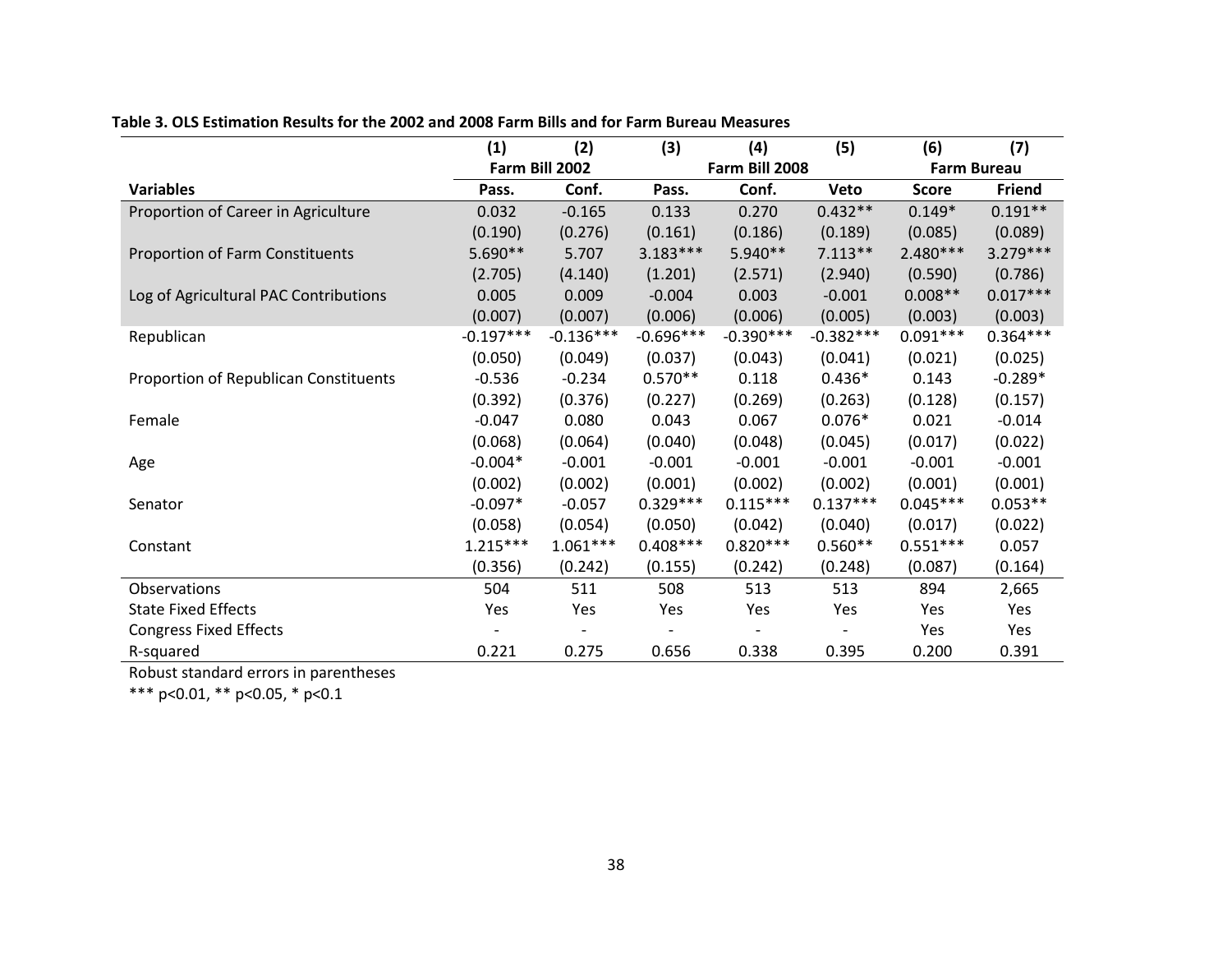|                                         | (1)         | (2)            | (3)            | (4)         | (5)          | (6)                | (7)           |  |
|-----------------------------------------|-------------|----------------|----------------|-------------|--------------|--------------------|---------------|--|
|                                         |             | Farm Bill 2002 | Farm Bill 2008 |             |              | <b>Farm Bureau</b> |               |  |
| <b>Variables</b>                        | Pass.       | Conf.          | Pass.          | Conf.       | Veto         | <b>Score</b>       | <b>Friend</b> |  |
| Proportion of Career in Agriculture     | $1.189***$  | 0.430          | 0.163          | $1.516***$  | $1.638***$   | 0.076              | 0.278         |  |
|                                         | (0.420)     | (0.570)        | (0.687)        | (0.473)     | (0.429)      | (0.176)            | (0.275)       |  |
| Proportion of Farm Constituents         | 12.326***   | 17.240***      | 8.472**        | 16.884 ***  | 18.661***    | $3.009*$           | $5.122***$    |  |
|                                         | (3.562)     | (4.879)        | (3.501)        | (3.873)     | (4.001)      | (1.762)            | (1.676)       |  |
| Log of Agricultural PAC Contributions   | 0.008       | 0.015          | 0.002          | $0.015*$    | 0.009        | $0.007**$          | $0.018***$    |  |
|                                         | (0.010)     | (0.009)        | (0.008)        | (0.008)     | (0.008)      | (0.004)            | (0.004)       |  |
| Proportion of Career in Agriculture     | $-0.223**$  | $-0.031$       | 0.084          | $-0.147$    | $-0.076$     | $0.099*$           | $-0.001$      |  |
| × Log of Agricultural PAC Contributions | (0.104)     | (0.139)        | (0.163)        | (0.124)     | (0.117)      | (0.058)            | (0.068)       |  |
| Proportion of Career in Agriculture     | $-9.809***$ | $-15.274**$    | $-22.670*$     | $-39.246**$ | $-55.059***$ | $-16.805***$       | $-2.929$      |  |
| × Proportion of Farm Constituents       | (3.579)     | (6.264)        | (12.490)       | (19.769)    | (19.139)     | (5.262)            | (1.810)       |  |
| Log of Agricultural PAC Contributions   | $-0.427$    | $-1.224$       | $-0.929$       | $-1.969**$  | $-1.888**$   | 0.080              | $-0.272$      |  |
| × Proportion of Farm Constituents       | (0.846)     | (0.963)        | (0.753)        | (0.838)     | (0.908)      | (0.402)            | (0.392)       |  |
| Republican                              | $-0.208***$ | $-0.150***$    | $-0.693***$    | $-0.385***$ | $-0.377***$  | $0.089***$         | $0.363***$    |  |
|                                         | (0.050)     | (0.049)        | (0.037)        | (0.043)     | (0.041)      | (0.021)            | (0.025)       |  |
| Proportion of Republican Constituents   | $-0.404$    | $-0.070$       | $0.639***$     | 0.289       | $0.618**$    | 0.132              | $-0.265*$     |  |
|                                         | (0.395)     | (0.374)        | (0.228)        | (0.271)     | (0.262)      | (0.131)            | (0.159)       |  |
| Female                                  | $-0.040$    | 0.087          | 0.042          | 0.068       | $0.075*$     | 0.020              | $-0.013$      |  |
|                                         | (0.067)     | (0.062)        | (0.039)        | (0.048)     | (0.044)      | (0.017)            | (0.022)       |  |
| Age                                     | $-0.005**$  | $-0.001$       | $-0.001$       | $-0.002$    | $-0.002$     | $-0.001*$          | $-0.001$      |  |
|                                         | (0.002)     | (0.002)        | (0.002)        | (0.002)     | (0.002)      | (0.001)            | (0.001)       |  |
| Senator                                 | $-0.099*$   | $-0.060$       | $0.327***$     | $0.104**$   | $0.128***$   | $0.046***$         | $0.053**$     |  |
|                                         | (0.058)     | (0.054)        | (0.051)        | (0.043)     | (0.042)      | (0.016)            | (0.022)       |  |
| Constant                                | $1.087***$  | $0.873***$     | $0.373**$      | $0.669***$  | $0.465*$     | $0.567***$         | 0.042         |  |
|                                         | (0.343)     | (0.251)        | (0.154)        | (0.257)     | (0.245)      | (0.090)            | (0.165)       |  |
| Observations                            | 504         | 511            | 508            | 513         | 513          | 894                | 2,665         |  |
| <b>State Fixed Effects</b>              | Yes         | Yes            | Yes            | Yes         | Yes          | Yes                | Yes           |  |
| <b>Congress Fixed Effects</b>           |             |                |                |             |              | Yes                | Yes           |  |

### **Table 4. OLS Estimation Results for the 2002 and 2008 Farm Bills and for Farm Bureau Measures**